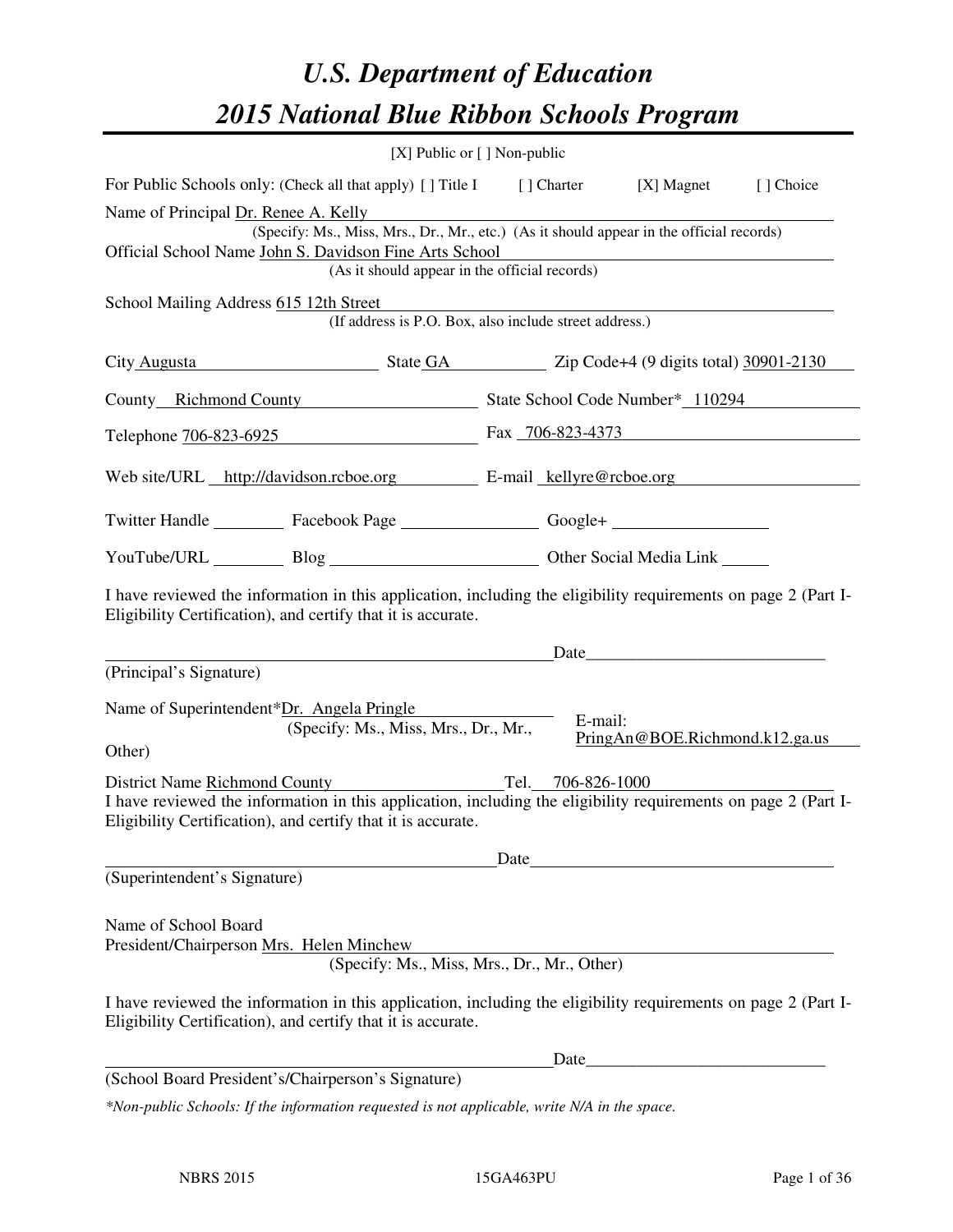#### **Include this page in the school's application as page 2.**

The signatures on the first page of this application (cover page) certify that each of the statements below, concerning the school's eligibility and compliance with U.S. Department of Education and National Blue Ribbon Schools requirements, are true and correct.

- 1. The school configuration includes one or more of grades K-12. (Schools on the same campus with one principal, even a K-12 school, must apply as an entire school.)
- 2. The school has made its Annual Measurable Objectives (AMOs) or Adequate Yearly Progress (AYP) each year for the past two years and has not been identified by the state as "persistently dangerous" within the last two years.
- 3. To meet final eligibility, a public school must meet the state's AMOs or AYP requirements in the 2014-2015 school year and be certified by the state representative. Any status appeals must be resolved at least two weeks before the awards ceremony for the school to receive the award.
- 4. If the school includes grades 7 or higher, the school must have foreign language as a part of its curriculum.
- 5. The school has been in existence for five full years, that is, from at least September 2009 and each tested grade must have been part of the school for the past three years.
- 6. The nominated school has not received the National Blue Ribbon Schools award in the past five years: 2010, 2011, 2012, 2013, or 2014.
- 7. The nominated school has no history of testing irregularities, nor have charges of irregularities been brought against the school at the time of nomination. The U.S. Department of Education reserves the right to disqualify a school's application and/or rescind a school's award if irregularities are later discovered and proven by the state.
- 8. The nominated school or district is not refusing Office of Civil Rights (OCR) access to information necessary to investigate a civil rights complaint or to conduct a district-wide compliance review.
- 9. The OCR has not issued a violation letter of findings to the school district concluding that the nominated school or the district as a whole has violated one or more of the civil rights statutes. A violation letter of findings will not be considered outstanding if OCR has accepted a corrective action plan from the district to remedy the violation.
- 10. The U.S. Department of Justice does not have a pending suit alleging that the nominated school or the school district as a whole has violated one or more of the civil rights statutes or the Constitution's equal protection clause.
- 11. There are no findings of violations of the Individuals with Disabilities Education Act in a U.S. Department of Education monitoring report that apply to the school or school district in question; or if there are such findings, the state or district has corrected, or agreed to correct, the findings.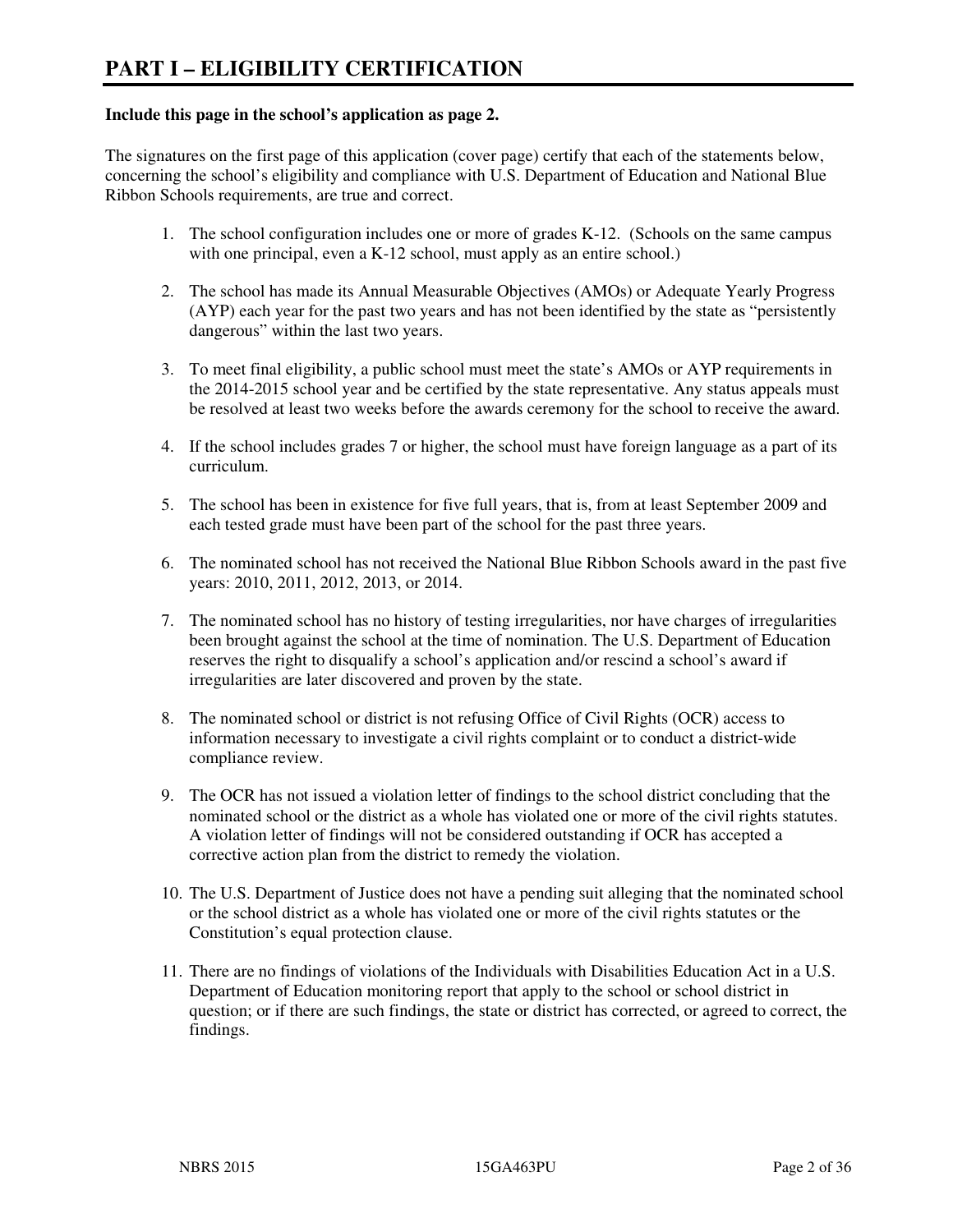# **PART II - DEMOGRAPHIC DATA**

#### **All data are the most recent year available.**

**DISTRICT** (Question 1 is not applicable to non-public schools)

| Number of schools in the district<br>(per district designation): | 36 Elementary schools (includes K-8)<br>9 Middle/Junior high schools<br>11 High schools |
|------------------------------------------------------------------|-----------------------------------------------------------------------------------------|
|                                                                  |                                                                                         |
|                                                                  | $0 K-12$ schools                                                                        |

56 TOTAL

**SCHOOL** (To be completed by all schools)

- 2. Category that best describes the area where the school is located:
	- [X] Urban or large central city
	- [ ] Suburban with characteristics typical of an urban area
	- [ ] Suburban
	- [ ] Small city or town in a rural area
	- [ ] Rural
- 3. 2 Number of years the principal has been in her/his position at this school.
- 4. Number of students as of October 1 enrolled at each grade level or its equivalent in applying school:

| Grade                           | # of         | # of Females | <b>Grade Total</b> |
|---------------------------------|--------------|--------------|--------------------|
|                                 | <b>Males</b> |              |                    |
| <b>PreK</b>                     | 0            | $\theta$     | $\boldsymbol{0}$   |
| K                               | 0            | 0            | $\theta$           |
| 1                               | 0            | 0            | 0                  |
| $\mathbf{2}$                    | 0            | 0            | 0                  |
| 3                               | 0            | 0            | 0                  |
| 4                               | 0            | 0            | 0                  |
| 5                               | 0            | 0            | $\theta$           |
| 6                               | 33           | 84           | 117                |
| 7                               | 34           | 80           | 114                |
| 8                               | 28           | 80           | 108                |
| 9                               | 30           | 67           | 97                 |
| 10                              | 35           | 79           | 114                |
| 11                              | 23           | 76           | 99                 |
| 12                              | 38           | 71           | 109                |
| <b>Total</b><br><b>Students</b> | 221          | 537          | 758                |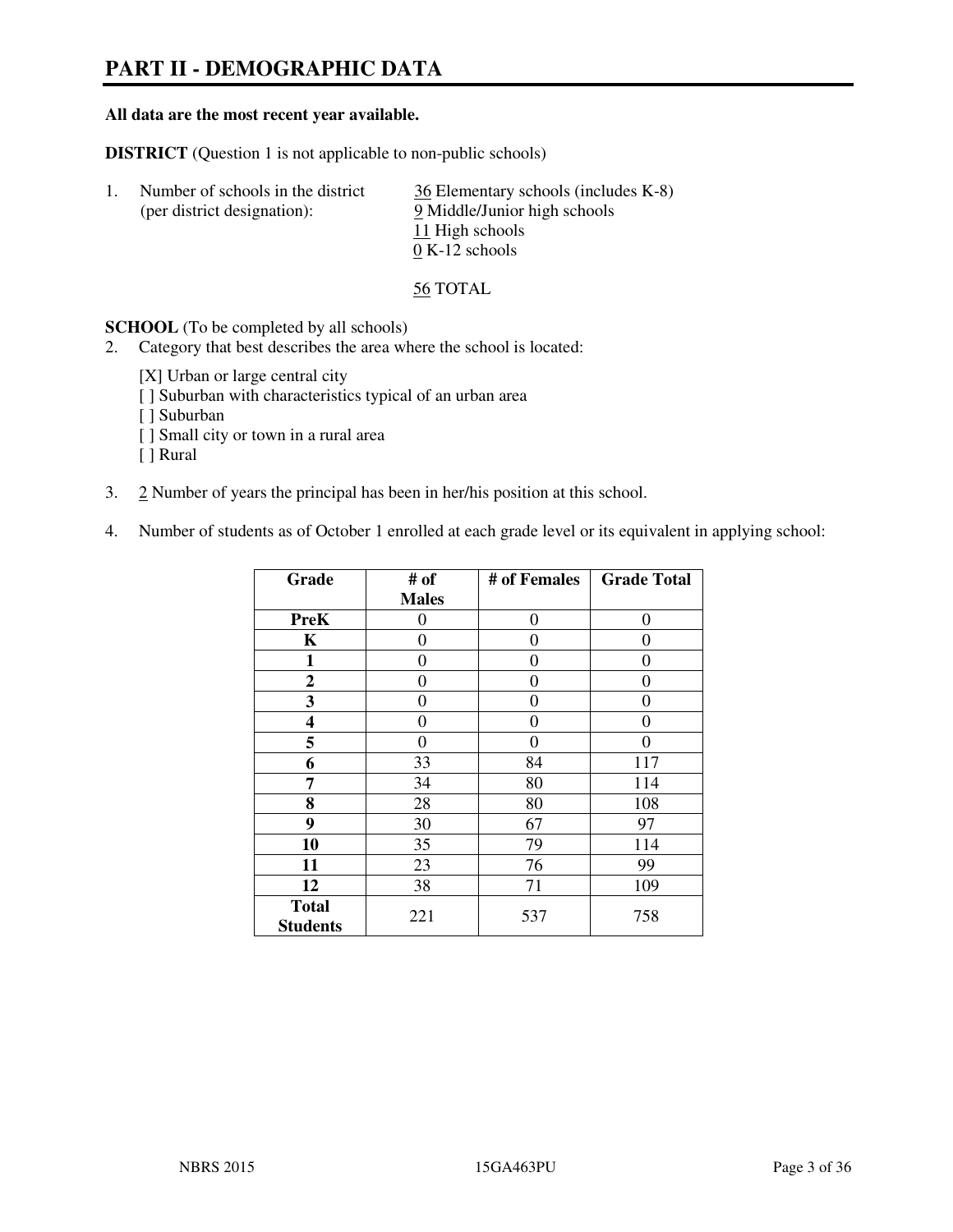the school: 5 % Asian

5. Racial/ethnic composition of  $0\%$  American Indian or Alaska Native 42 % Black or African American 4 % Hispanic or Latino 0 % Native Hawaiian or Other Pacific Islander 44 % White 5 % Two or more races **100 % Total** 

(Only these seven standard categories should be used to report the racial/ethnic composition of your school. The Final Guidance on Maintaining, Collecting, and Reporting Racial and Ethnic Data to the U.S. Department of Education published in the October 19, 2007 *Federal Register* provides definitions for each of the seven categories.)

6. Student turnover, or mobility rate, during the 2013 - 2014 year: 1%

This rate should be calculated using the grid below. The answer to (6) is the mobility rate.

| <b>Steps For Determining Mobility Rate</b>    | Answer |
|-----------------------------------------------|--------|
| $(1)$ Number of students who transferred to   |        |
| the school after October 1, 2013 until the    |        |
| end of the school year                        |        |
| (2) Number of students who transferred        |        |
| from the school after October 1, 2013 until   | 10     |
| the end of the school year                    |        |
| (3) Total of all transferred students [sum of | 10     |
| rows $(1)$ and $(2)$ ]                        |        |
| (4) Total number of students in the school as | 791    |
| of October 1                                  |        |
| $(5)$ Total transferred students in row $(3)$ | 0.013  |
| divided by total students in row (4)          |        |
| $(6)$ Amount in row $(5)$ multiplied by 100   |        |

# 7. English Language Learners (ELL) in the school:  $0\%$

Number of non-English languages represented: 0 Specify non-English languages:

0 Total number ELL

8. Students eligible for free/reduced-priced meals: 17 % Total number students who qualify:  $\qquad \qquad \frac{0}{0}$ 

#### **Information for Public Schools Only - Data Provided by the State**

The state has reported that  $17\%$  of the students enrolled in this school are from low income or disadvantaged families based on the following subgroup(s): Students eligible for free/reduced-priced meals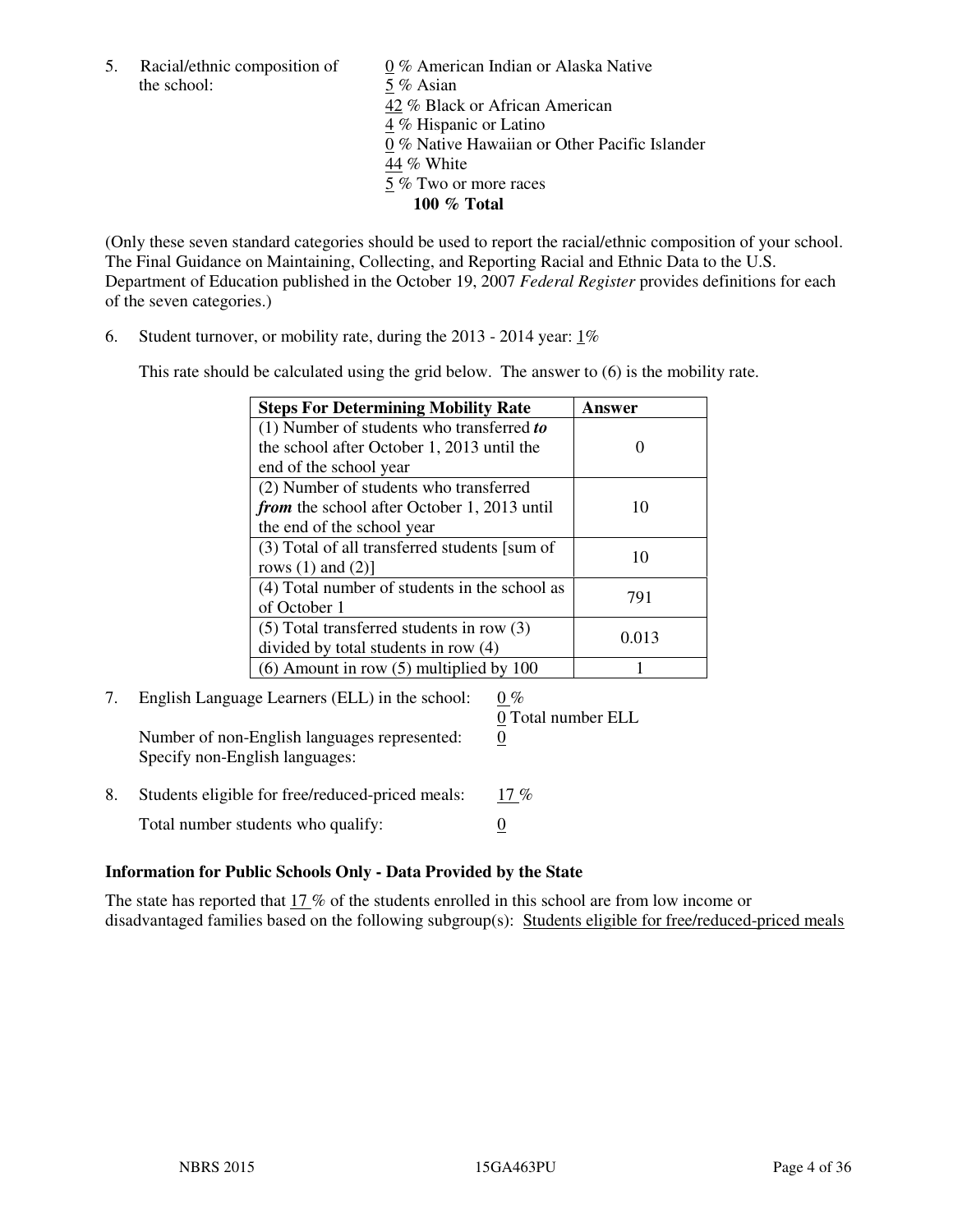0 Total number of students served

Indicate below the number of students with disabilities according to conditions designated in the Individuals with Disabilities Education Act. Do not add additional categories.

| THE LEW CONSTRUCTION OF THE CONSTRUCTION OF THE CONSTRUCTION OF A LOCAL CONSTRUCTION OF A CONSTRUCTION OF THE CONSTRUCTION OF THE CONSTRUCTION OF THE CONSTRUCTION OF THE CONSTRUCTION OF THE CONSTRUCTION OF THE CONSTRUCTIO |                                               |
|-------------------------------------------------------------------------------------------------------------------------------------------------------------------------------------------------------------------------------|-----------------------------------------------|
| 0 Autism                                                                                                                                                                                                                      | $\underline{0}$ Orthopedic Impairment         |
| 0 Deafness                                                                                                                                                                                                                    | 0 Other Health Impaired                       |
| 0 Deaf-Blindness                                                                                                                                                                                                              | 0 Specific Learning Disability                |
| 0 Emotional Disturbance                                                                                                                                                                                                       | $\underline{0}$ Speech or Language Impairment |
| $\underline{0}$ Hearing Impairment                                                                                                                                                                                            | 0 Traumatic Brain Injury                      |
| 0 Mental Retardation                                                                                                                                                                                                          | 0 Visual Impairment Including Blindness       |
| 0 Multiple Disabilities                                                                                                                                                                                                       | 0 Developmentally Delayed                     |
|                                                                                                                                                                                                                               |                                               |

10. Use Full-Time Equivalents (FTEs), rounded to nearest whole numeral, to indicate the number of personnel in each of the categories below:

|                                       | <b>Number of Staff</b> |
|---------------------------------------|------------------------|
| Administrators                        |                        |
| Classroom teachers                    | 46                     |
| Resource teachers/specialists         |                        |
| e.g., reading, math, science, special |                        |
| education, enrichment, technology,    |                        |
| art, music, physical education, etc.  |                        |
| Paraprofessionals                     |                        |
| Student support personnel             |                        |
| e.g., guidance counselors, behavior   |                        |
| interventionists, mental/physical     |                        |
| health service providers,             | $\mathcal{D}$          |
| psychologists, family engagement      |                        |
| liaisons, career/college attainment   |                        |
| coaches, etc.                         |                        |
|                                       |                        |

11. Average student-classroom teacher ratio, that is, the number of students in the school divided by the FTE of classroom teachers, e.g.,  $22:1$  17:1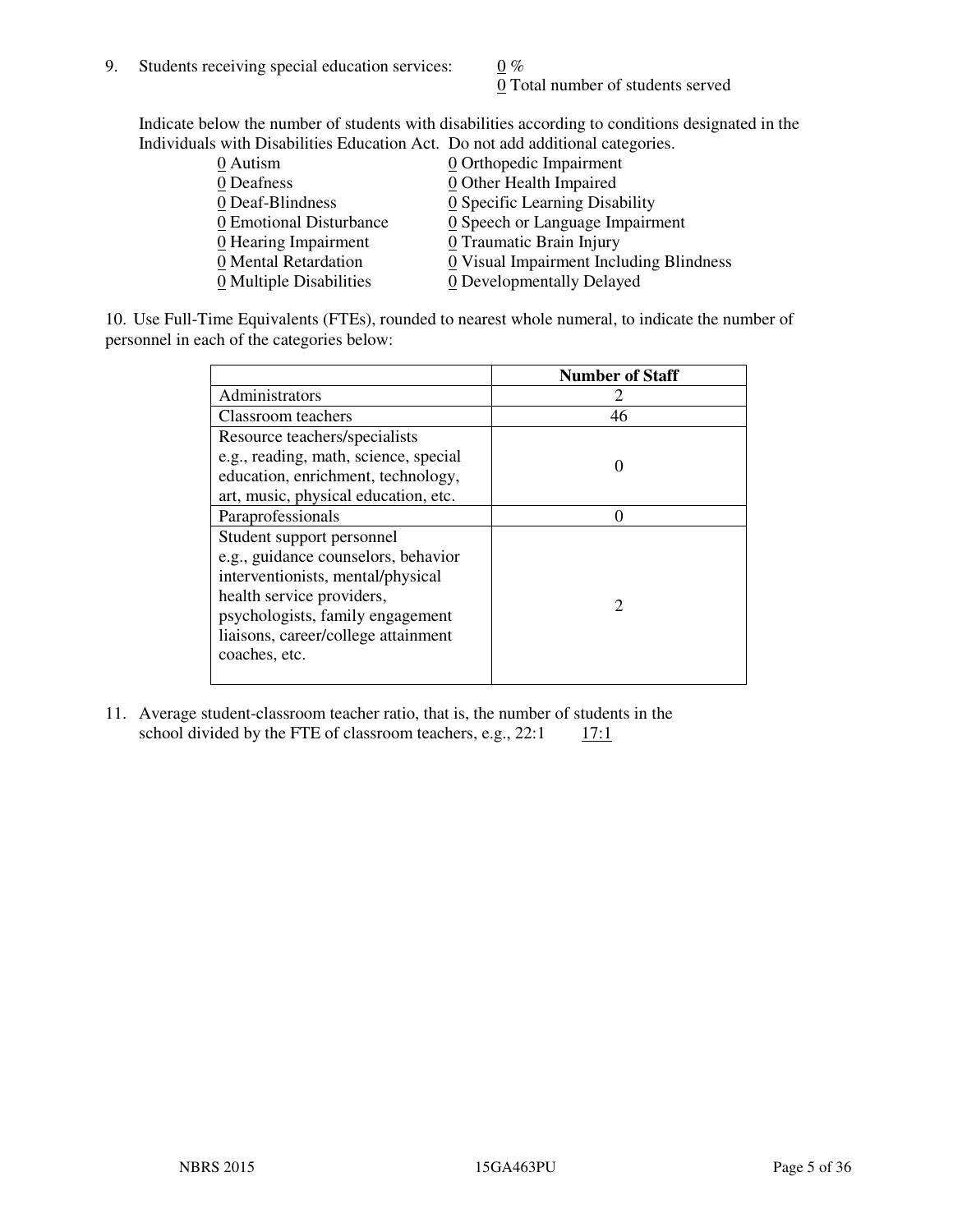12. Show daily student attendance rates. Only high schools need to supply yearly graduation rates.

| <b>Required Information</b> | 2013-2014 | 2012-2013 | 2011-2012 | 2010-2011 | 2009-2010 |
|-----------------------------|-----------|-----------|-----------|-----------|-----------|
| Daily student attendance    | 97%       | 99%       | 97%       | 97%       | 97%       |
| High school graduation rate | $00\%$    | $.00\%$   | 100%      | $100\%$   | $100\%$   |

#### 13. **For schools ending in grade 12 (high schools)**

Show percentages to indicate the post-secondary status of students who graduated in Spring 2014

| <b>Post-Secondary Status</b>                  |        |
|-----------------------------------------------|--------|
| Graduating class size                         |        |
| Enrolled in a 4-year college or university    | $97\%$ |
| Enrolled in a community college               | $1\%$  |
| Enrolled in career/technical training program | $0\%$  |
| Found employment                              | $1\%$  |
| Joined the military or other public service   | $0\%$  |
| Other                                         | 107    |

14. Indicate whether your school has previously received a National Blue Ribbon Schools award. Yes X No

If yes, select the year in which your school received the award. 2004

15. Please summarize your school mission in 25 words or less: The mission is "Excellence in education achieved through a passion in the fine arts." Students are more focused in their academics by integrating the arts.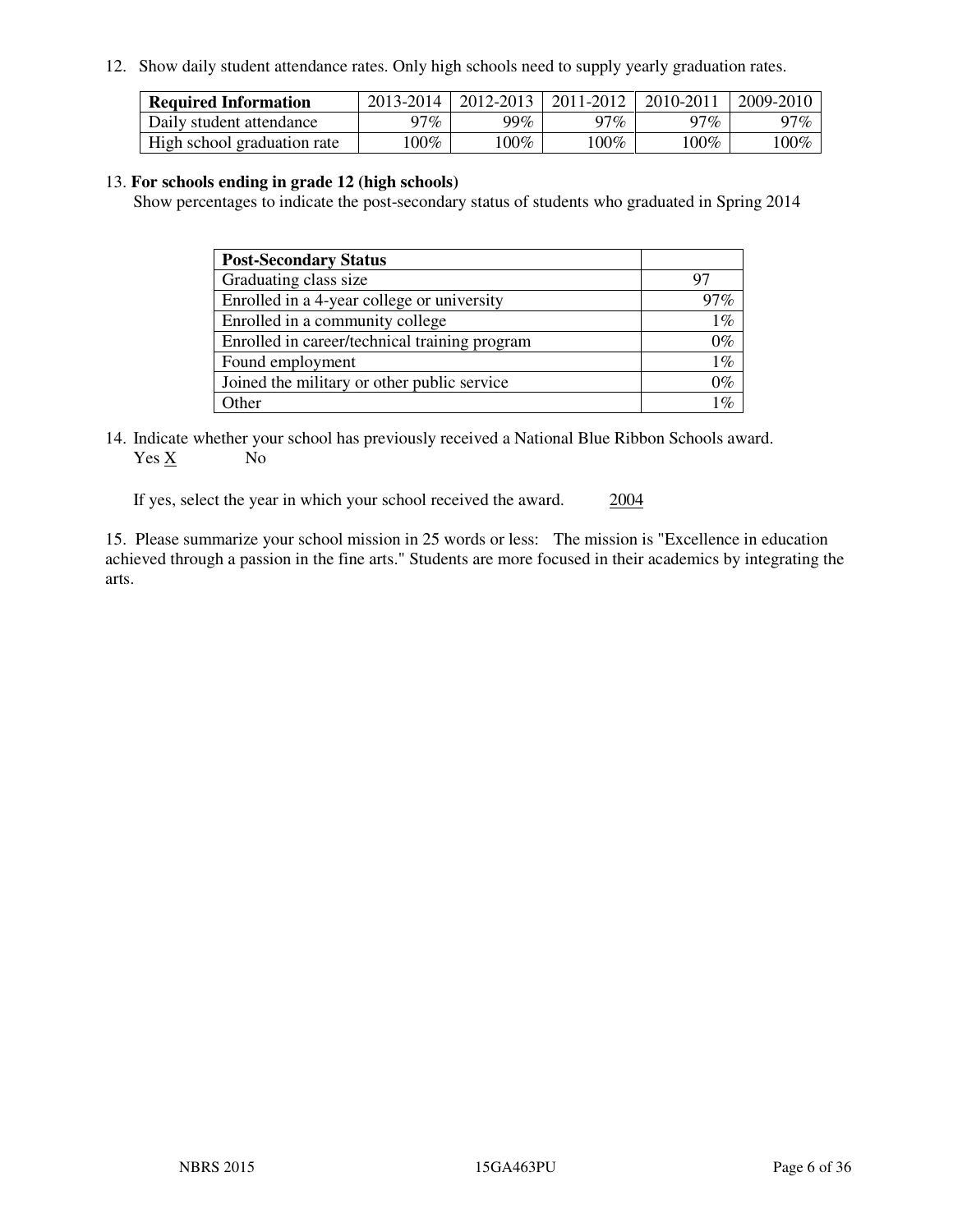# **PART III – SUMMARY**

Carved out of an old Southern cotton warehouse, Davidson Fine Arts Magnet School is a vibrant downtown fine arts school, filled with young singers, artists, dancers and musicians, which also garners SAT and other standardized test scores that consistently outpace state and national averages. Davidson was established in 1981 by the Richmond County Board of Education. The theory behind the school was that students who had interest and exposure to the fine arts would be able to enhance weak academic areas. Since that induction, the school has proven what it set out to achieve. Davidson espouses the philosophy that--just as in the arts- academics require daily practice and fervent attention to detail. Our school's seamless integration of the fine arts and academic studies has won Davidson a ranking amongst the top two high schools in Georgia, and the top 100 high schools in the nation. Davidson is designed to provide strong academic college-bound instruction with emphasis on the fine arts. It is the vision of this school to offer opportunities and encouragement to students with special talents in the arts to develop not only their artistic skills, but also their intellectual insights, moral character and sense of community responsibility by involving parents, teachers, and students in the process.

Respecting our rich history yet moving our learners into the 21st century, Davidson has specific goals that promote global awareness and communication skills. Our teachers participate in vertical planning to ensure that students are exposed to increasingly challenging communication lessons with a high level of rigor and relevance. Teachers stimulate critical thinking and decision-making skills through higher order questioning, self-directed activities, and through the use of other current best practices. Technology is consistently and effectively used to enrich and enhance cross-curricular learning. This learning ultimately manifests in confident, self-directed, lifelong learners and leaders.

Davidson's fine art emphasis has resulted in many corresponding non-academic programs. These programs are based on Dance (ballet, jazz, tap, African dance), Theater (drama, technical), Music (orchestra, band, jazz band, chorus) and Art (visual art, ceramics, photography, computer graphics). Davidson's school day is divided into fourteen (14) periods to accommodate the fine arts curriculum, allowing each student to experience many of these courses. Each activity requires significant rehearsal and performance time, enabling students and faculty to spend countless hours working together. This has produced a strong sense of community at the school and is probably one of the reasons Davidson does not have a problem with dropouts.

Davidson Fine Arts is a magnet school whose students come from all over Richmond County. The student population is diverse and ranges from sixth to twelfth grade. Equity begins with the application process at Davidson. All applicants are screened at the district level anonymously. Students are given a basic reading, writing, and math test to ensure they are on grade level. Once they pass that test, they are invited to a fine arts audition where they perform in drama, music, dance, and visual art. The students with the highest composite score in the fine arts are accepted into the program. There are 117 sixth, 114 seventh, 108 eighth, 97 ninth, 114 tenth, 99 eleventh, and 109 twelfth graders this year. Davidson's diversity goal is to accept sixth grade students with racial guidelines of 45% white, 45% black, and the remaining 10% from other racial backgrounds. The population remains close to that percentage, but not exact, due to students leaving Davidson for various reasons. Of the 757 students that Davidson will educate this year, 44% are white, 43% black, 13% multi-racial/other. These differences are further enhanced by the fact that Davidson is both a middle school and a high school, making it necessary to accommodate students who are eleven years old as well as those who are eighteen.

Richmond County's ethnic makeup is 70% black, 22% white, 4% Hispanic, 1% Asian, and 3% multi-racial. Students come from many different religious and socioeconomic backgrounds consistent with those of the surrounding community. The Richmond County district provides free/reduced lunch and breakfast to 100% of the population, through a Federal Grant, and Davidson provides 100% of the students with free/reduced lunch.

Davidson's culturally diverse setting necessitates and fosters the understanding and appreciation of people from different cultures and backgrounds. Not by accident, our students intrinsically care for themselves and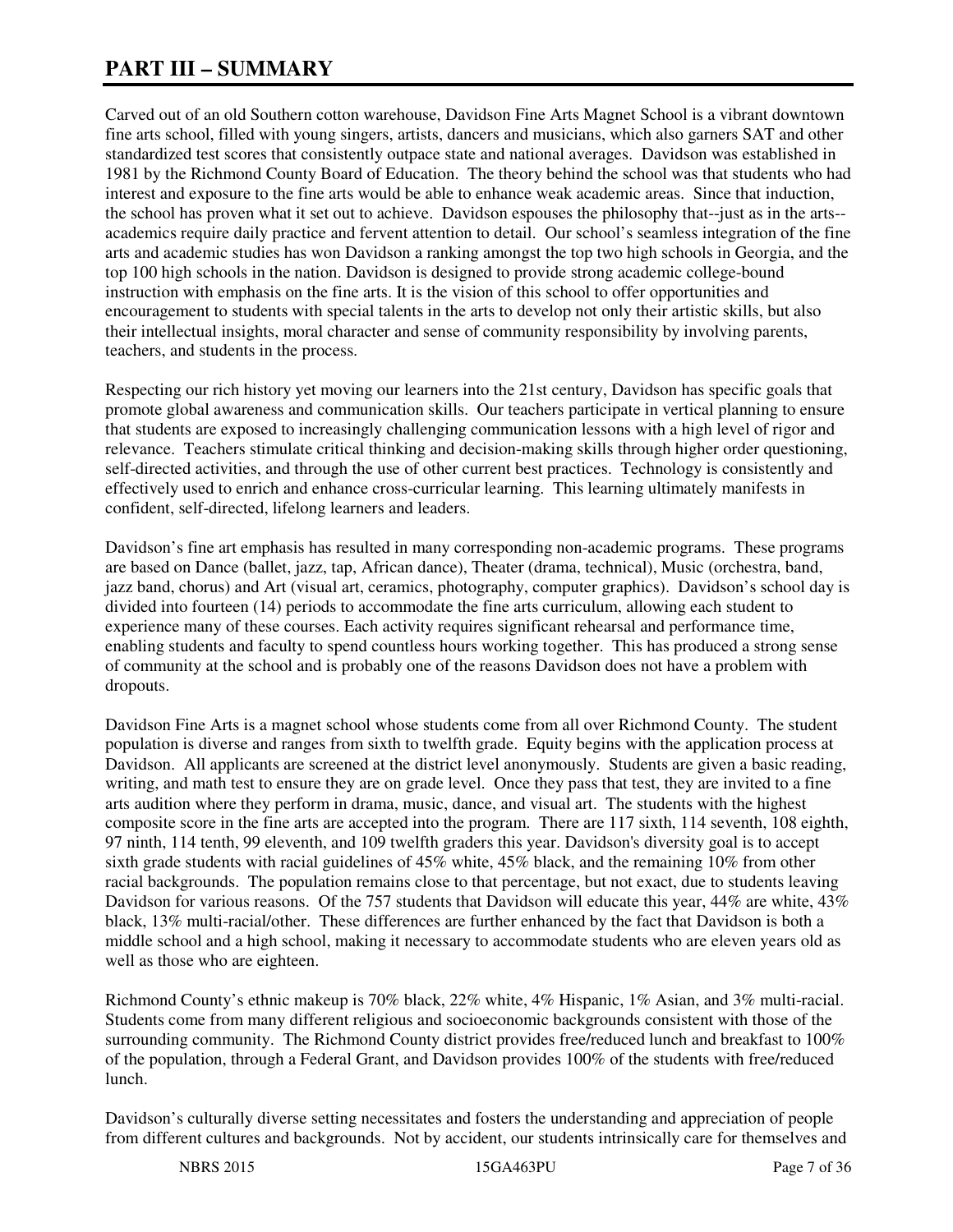others. This diversity is also found in our wide range of programs and productions we offer to the community. Our greater Augusta community looks to Davidson as a primary example of the integrated diversity that we would hope to see in the world around us.

As a previously named National Blue Ribbon School in 2004, Davidson has prided itself on offering students a diverse educational opportunity in order to foster well-rounded development in many facets of life. Our school's unique programming and rigorous curriculum combine to produce students who are college and career ready.

Davidson previously received the National Blue Ribbon School award in 2004. This award brought pride and recognition to our school that it so long deserved. In our community, because we do well, it is just expected. The National Blue Ribbon School award took the prestige to a different level. Board members and the community recognized our school as being one of the top in the nation. More of our teachers were given opportunities to help write curriculum for the county and help with professional learning for other teachers. It is our hope that this will be the same case in this scenario. We want this award to be a spring board to help other teachers and schools. It is important that when you are successful academically, that you share what you are doing with others.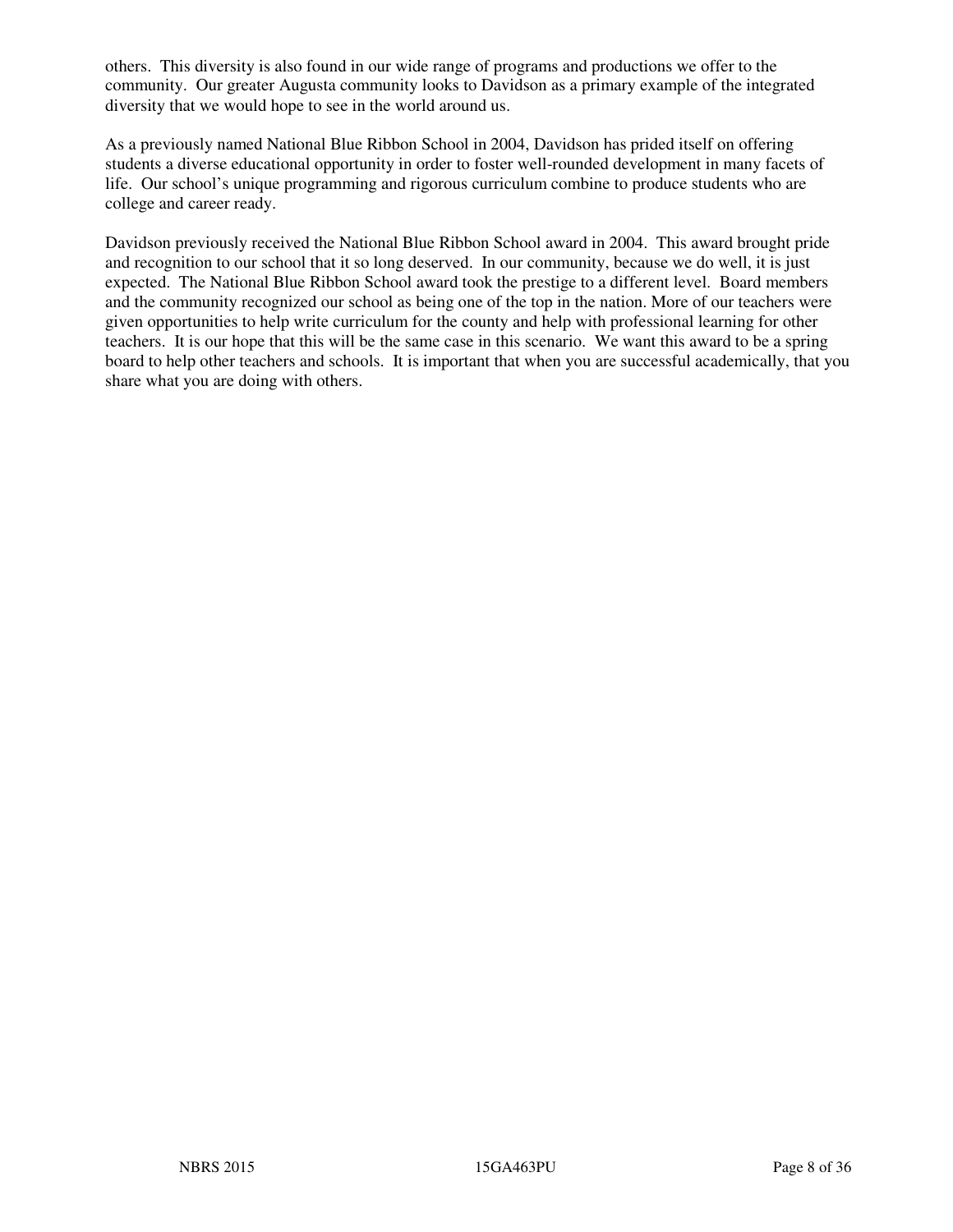#### **1. Core Curriculum:**

All academic and fine arts content is aligned with the Common Core Standards, which is documented in all lesson plans, and emphasis is placed on the Depth of Knowledge levels so that students are actually applying what they learn and encouraging students to explore the full range of their creative and academic potential. Since Davidson has a 100% graduation rate where 99% of our students attend college, the Common Core Standards for English Language Arts lay out a vision of what it means to be a proficient individual in today's workforce. Indeed, the skills and understandings students are expected to demonstrate have wide applicability outside the classroom or workplace. Students who meet the standards readily undertake the close, attentive reading that is at the heart of understanding and enjoying complex works of literature. At Davidson, the arts enhance students' English Language Arts skills as they take drama and theater history. All students are involved in writing constructed-response answers in every class which requires the student to write more than just a summary. Students at Davidson also perform the critical reading necessary to decipher through the amount of information available today in print and in digital format. They actively seek wide, deep, and thoughtful engagement with high-quality literary and informational texts that build knowledge, not only in Language Arts but also in Social Studies. Students who meet the standards develop skills in reading, writing, speaking, and listening that are the foundation for any creative and purposeful expression in language. Adding that creative and expressive part to the standard is truly what happens in every Davidson class.

Davidson believes that group problem-solving and manipulative activity is extremely important for real world skills; therefore, the school has an infused academic and fine arts cross-discipline approach in each classroom. For instance, our juniors in AP Language studying Jonathan Edwards' "Sinners in the Hands of an Angry God" interpreted the sermon for literary (ELA) and historical (Social Studies) value and then transposed their interpretations in art, music, and communicative arts in a differentiated group choice setting. Our academic faculty members often adjudicate performance auditions and play an integral part in the selection of show pieces. By depending on the students' cross-curricular skills, the foreign language program involves a wide variety of student strengths and interests and reinforces learning in all areas. Teachers provide opportunities for reinforcing content and skills across the curriculum. In our Science department, we have developed an aquaponics system to raise tilapia, herbs, and lettuce to help supplement our school cafeteria with fresh vegetables and herbs. Simultaneously, we have an aquaculture program that raises fingerling trout for stocking in local waters. This project interfaces with the art department to fully document, photograph, and sketch progress and growth. Our theater department infused mathematical sequences and series into a scene of Almost, Maine where the lines dictated that the characters be as far away as could be, which tied into the idea of infinity in mathematics, as well as the thematic interpretation of the play itself. Theatre technology, often called Production, involves the designing, engineering, fabrication, decoration, installation, and running of a wide variety of stage performances including dramas, musicals, dance, music, and multi-media presentations. Students must draw from the skills they have acquired in their academic and fine arts areas. For example, it is no coincidence that most of the students who are in Advanced Scenography also take advanced science and mathematics courses such as Physics, Chemistry, and AP Calculus. They quickly learn that it is more about content, organization, and teamwork. A new 3D printer has increased students' capabilities to showcase their geometry skills to design patterns on the printer.

Skills and knowledge gained from language arts, science, social studies, foreign languages, math, and the fine arts are used continuously, as we prepare students for the real world. Not only do our faculty's lesson plans incorporate many different learning opportunities and multicultural texts, but our students often take part in directing their learning. Classrooms are differentiated according to student strengths and weaknesses. Our school monitors the College and Career Readiness Performance Index (CCRPI) closely and succinctly aligns it to individual student plans. Our guidance department holds classroom guidance programs to ensure student college and career readiness as supported by our core curriculum.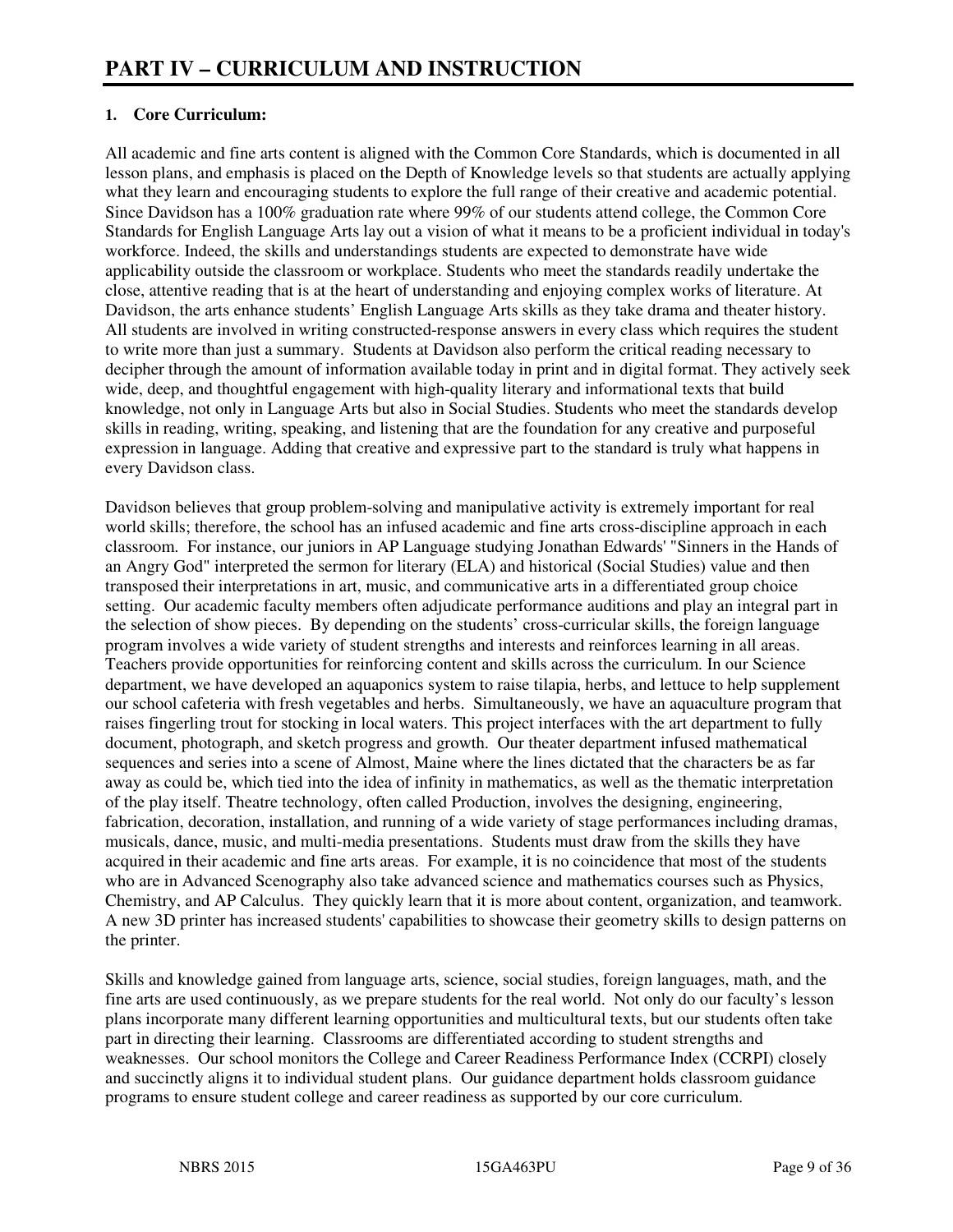#### **2. Other Curriculum Areas:**

Artistic studies at Davidson are aligned with national standards and include courses in Dance, Drama, Music, Production Arts and Visual Art. One hundred percent of the student body studies at least one art form each school day in beginner through advanced levels as required within their course selections. The Fine Arts Department at Davidson takes a conservatory approach to instruction.

Dance courses enable the student to study ballet, tap, jazz, and modern dance. The most unique aspect of the dance program is the inclusion of male-only classes that concentrate on their unique gender technical abilities. All dancers at Davidson are considered to be "artistic athletes." The physical discipline learned in dance studies has direct application to academic studies.

Drama instruction is divided into middle and high school levels. Drama Fundamentals, Drama 1, 2 and 3 lay the foundation for a comprehensive understanding of basic acting skills and techniques. High School students delve into more specific studies in theatre history, costume design, musical theatre, theatre marketing, and advanced acting techniques. The goal of this department is to create a well-rounded actor with exceptional sensitivity, interpretation, and higher level thinking skills.

Music studies are organized in a hierarchical structure to instill a high level of music literacy combined with collegiate level artistry and performance. Coursework includes beginning to mastery level large band, piano, orchestra and vocal ensembles supplemented by advanced music history and theory. A unique aspect of music course curriculum includes non-traditional ensembles such as ethnic drums, jazz band, handbells, and chamber music.

Production Arts studies give students the opportunity to engage in Technical Theatre and Design (stagecraft, sound and lighting design, and stage management) and Film and Broadcasting (performance technology, live television studio production, short film production, news reporting, cinema production, and feature writing), giving them marketable skills immediately upon graduation in these areas.

Visual Art studies include a comprehensive study of graphic design, drawing, 2D and 3D art, ceramics, and photography. This department encourages students to observe the world and to create art that shares their unique perspective.

All of our fine arts programs requires creative culmination for each discipline such as student directed one act plays, choreography, collaborative musical performances, and film. For example, students in our drama department write and direct original plays. The act of creating required in this process is directly interchangeable with our academic disciplines.

In health and physical education classes, our goal is to provide growth and development in the physical, cognitive, and social domains through a movement-based curriculum. This involves a unified approach to education (parents, community, and school) coupled with the delivery of a planned, sequential 6-12 instructional curriculum that teaches the Georgia Performance Standards, content, and skills necessary to exemplify good health and maintain a physically active lifestyle. We administer the FITNESSGRAM test each year so that students and parents receive feedback on the progression of students in certain fitness components.

In our physical education classes, we strive to create a balance between physical health and mental health, teaching life skills through such activities as weight training, aerobic exercises, badminton, team sports, and archery. We strive to have a balance between cardiovascular endurance, muscle endurance, and muscle strength. Archery has become one of our most popular segments that we teach. It requires a significant amount of strength, balance, endurance, and focus in order to perform well. In addition to physical benefits, archery can improve mental health by developing concentration skills.

In our Foreign Language program, Latin and Spanish are taught at a high academic standard with an emphasis on language proficiency and cultural observation. Students in the Foreign Language program at Davidson routinely take the National Latin and National Spanish Exams and have experienced a great deal of success on these nationally recognized assessments. In Spanish, the immersion concept is used in such a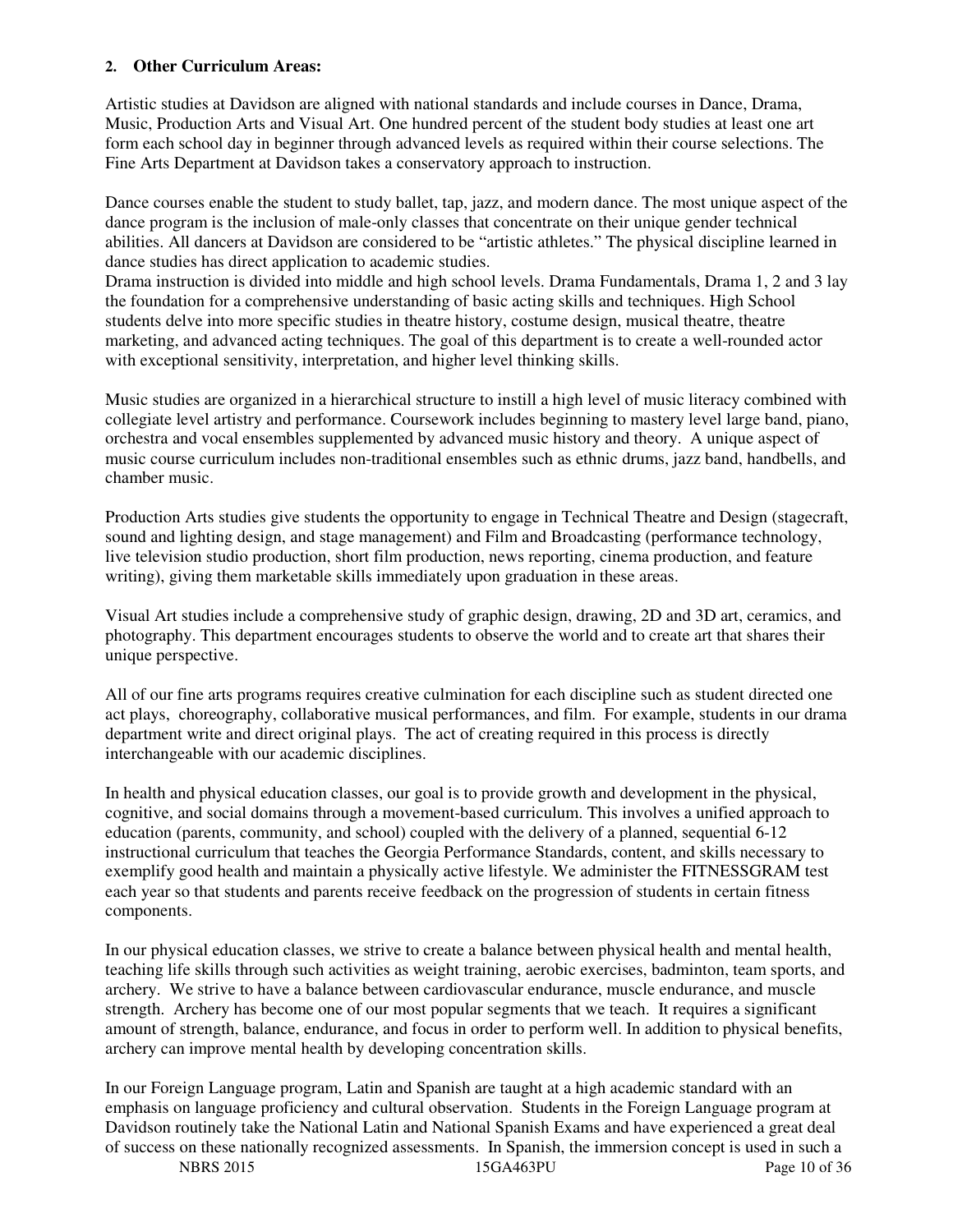manner that students are instructed in the target language 90 to 100 percent of the time depending on the level. Students are expected to use the target language in class and their participation and language usage is documented using a performance rubric. Students also experience a wide array of daily cross-curricular activities including skits, authentic texts, and Pre-AP oral assessments. One of the most recent Spanish III activities included groups of students acting out the roles of passengers and flight crew. The flight attendant instructed the unruly passengers (an Elvis impersonator, a group of middle school soccer players, a professional mime, and a cranky business traveler) on the rules of decorum on an airplane. The life-saving script was delivered in the target language.

#### **3. Instructional Methods and Interventions:**

Using a variety of instructional strategies, our teachers design lessons using the Understanding by Design framework with focus on the highest levels of Bloom's Taxonomy. Believing that there is not a one size fits all method of instruction, our teachers utilize a plethora of formative and summative techniques in the classroom. Some formative assessments used are exit slips, ActiVotes, PARs (Periodic Assessment Reviews), one-sentence summaries, non-verbal feedback, and observation. Teachers actively encourage students to self-evaluate and monitor their growth.

Throughout the school year, Davidson provides accommodations according to students' documented educational needs and 504 plans. Interventions are implemented on an as needed basis in each classroom. For example, in Physical Science class, all students conference individually with the teacher to analyze their quarterly performance and develop a prescription for improvement. Analyzing strengths and weaknesses in specific areas such as homework completion, lab report preparation, and test performance allows students to pinpoint specific areas of needed improvement as well as receive positive reinforcement for their strengths. In mathematics courses, credit recovery opportunities are given for students who did not master the standards in a given quarter using points added back to quizzes or redoing assessments after correcting errors.

Differentiation allows all types of learners to be effectively served, no matter what the current performance level of the student may be. Each teacher makes it a point to differentiate the content, process, and/or product based on each student's individual needs. One example that many of our teachers use is product differentiation; students must complete the same requirements but are allowed to use their fine art talents to demonstrate knowledge of the content. One student might choose to draw mitosis where another might choose to write a song about it. The fine arts staff shares techniques with the academic teachers so that our academic activities support the mission of the school.

Teachers use flexible grouping to make sure students' needs are met in the academic setting. For example, students may be grouped by results of their last quiz one day, then by fine arts interests the next, depending on the activities planned in a core class. Another time flexible grouping is used is with PAR results. For students who haven't mastered a standard, as indicated by their scores on the county designed PARs, a coordinating Coach lesson is assigned, while students who have mastered that standard move to enrichment material.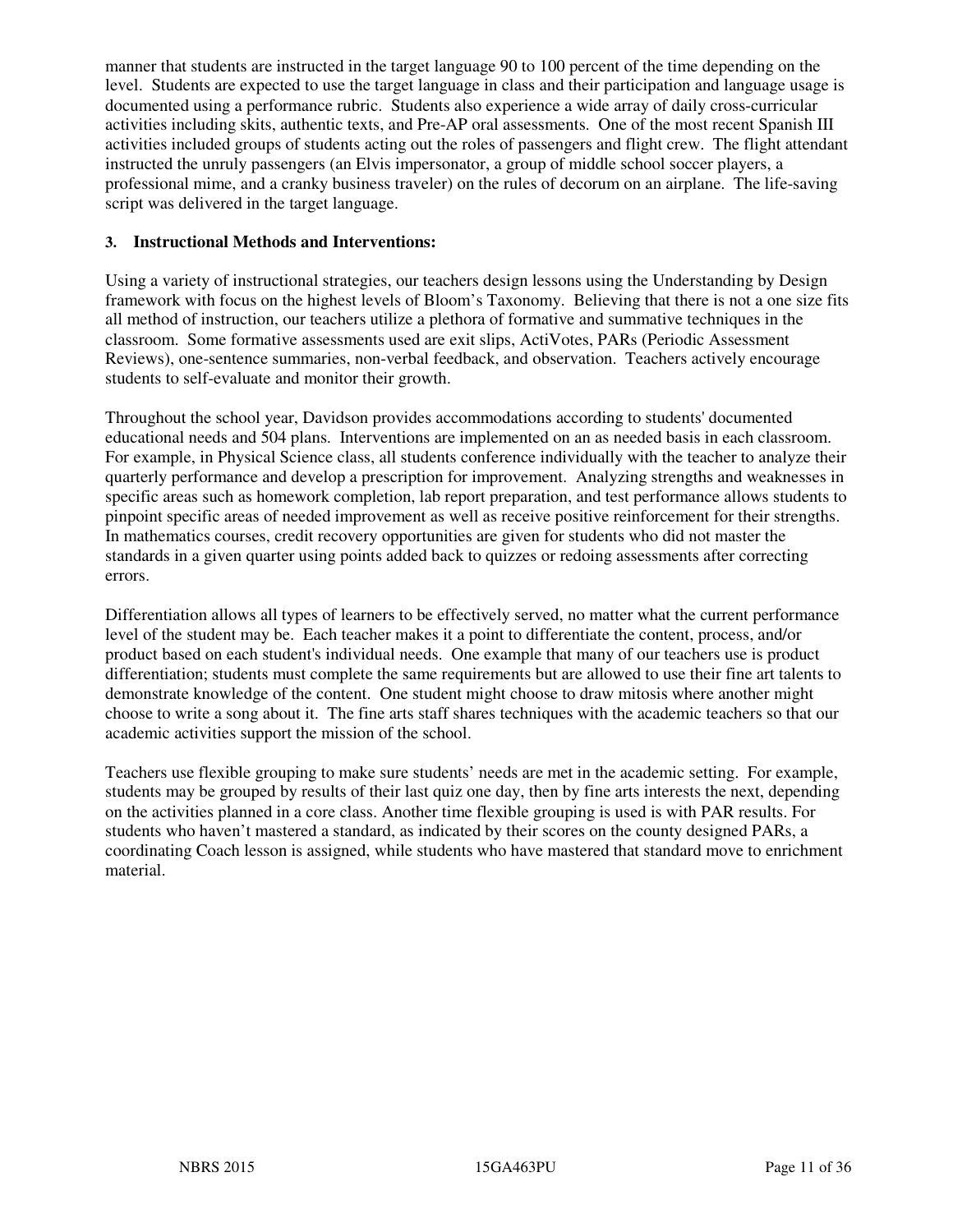#### **1. Assessment Results Narrative Summary:**

An emphasis has been placed on our current professional development centering on writing across the curriculum. Our faculty worked with representatives from our local RESA, through our Language Arts department, to develop constructed response components in all classrooms. This has led to a continual discussion and revamping of lesson plans and assessment tools throughout the school.

Analyzing our Criterion-Referenced Competency Test (CRCT) scores for 2013-2014 school year, all students no matter their race/ethnicity/socio-economic status, passed the language arts and reading sections. The CRCT mathematic scores reflect, only 1.3% of the black students did not pass; science, 6.3% Asian, 1.3% black, and .6% white did not pass. In social studies, .6% black did not pass. Our findings show that this is a consistent pattern from year-to-year where it does not really matter the race/ethnicity/socioeconomic status. In high school, the state gives End-of-Course Tests in the areas of American literature, 9th grade literature, Biology, physical science, United States History, Coordinate Algebra, and Analytic Geometry. The findings show that all students passed American literature, 9th grade literature, and physical science. In Biology, 1.9% of the white students did not meet expectations for the End-of-Course Test. Additionally, in United States History, 2.6% black, 14.3% multi-racial, and 1.9% white did not meet expectations for this test. In Coordinate Algebra, 14.6% black and 7.3% white did not meet expectations for the test. Lastly, in Analytic Geometry, 8.3% Asian, 6.1% black, 30% Hispanic, and 14.3% white did not meet the expectations. Continual data analysis of benchmarks and teacher generated assessments are helping to improve these percentages. Where student deficiencies are shown in the United States History with multi-racial, and in Analytic Geometry with Hispanics, individualized study plans are implemented. Teachers are also becoming familiar with cultural differences to connect to their world.

#### **2. Assessment for Instruction and Learning and Sharing Assessment Results:**

Data-driven decision making is at the core of instruction at Davidson. At the beginning of the year, assessment data from the previous year is used to inform teachers of students' strengths and areas for improvement. Results from the Spring Criterion-Referenced Competency Test (CRCT) are evaluated in each academic area in middle school. In the high school, teachers utilize the results from the End-of-Course Tests (EOCTs). Additionally, longitudinal information about individual students is found in the Student Longitudinal Data System (SLDS), which teachers use throughout the year to derive a sense of a student's performance history as well as track their performance throughout the year.

In subjects where there are no CRCTs or EOCTs, Student Learning Objective Tests (SLOs) are used to gather baseline data about students. With each of the aforementioned assessment measures, item analysis is used to identify common areas where more instruction is needed. Reports that are disaggregated are examined to identify achievement gaps among student groups and discuss ways to raise the level of achievement for all students.

Each nine weeks, teachers administer PAR assessments that look more specifically at the objectives taught during the year and give feedback relative to student mastery of the objectives. Teachers provide remediation and differentiation based on data from all of the aforementioned assessments.

Results from the nationally- normed tests are also evaluated to improve instruction and student learning. For example, instructional reports from the AP Exams are regularly studied closely by subject area teachers to determine the effectiveness of their instruction in the related courses, as well as determine student misconceptions. After the administration of the PSAT/NMSQT, teachers have access to the Summary of Answers and Skills which has also been used to help drive instruction, in mathematics and language arts. SAT and ACT results are being more closely examined as well. For instance, one of the school improvement goals for the 2014-15 school year revolved around improving student's writing performance. This goal developed after seeing trends in students writing reflected in their Georgia High School Writing Test, SAT and ACT scores.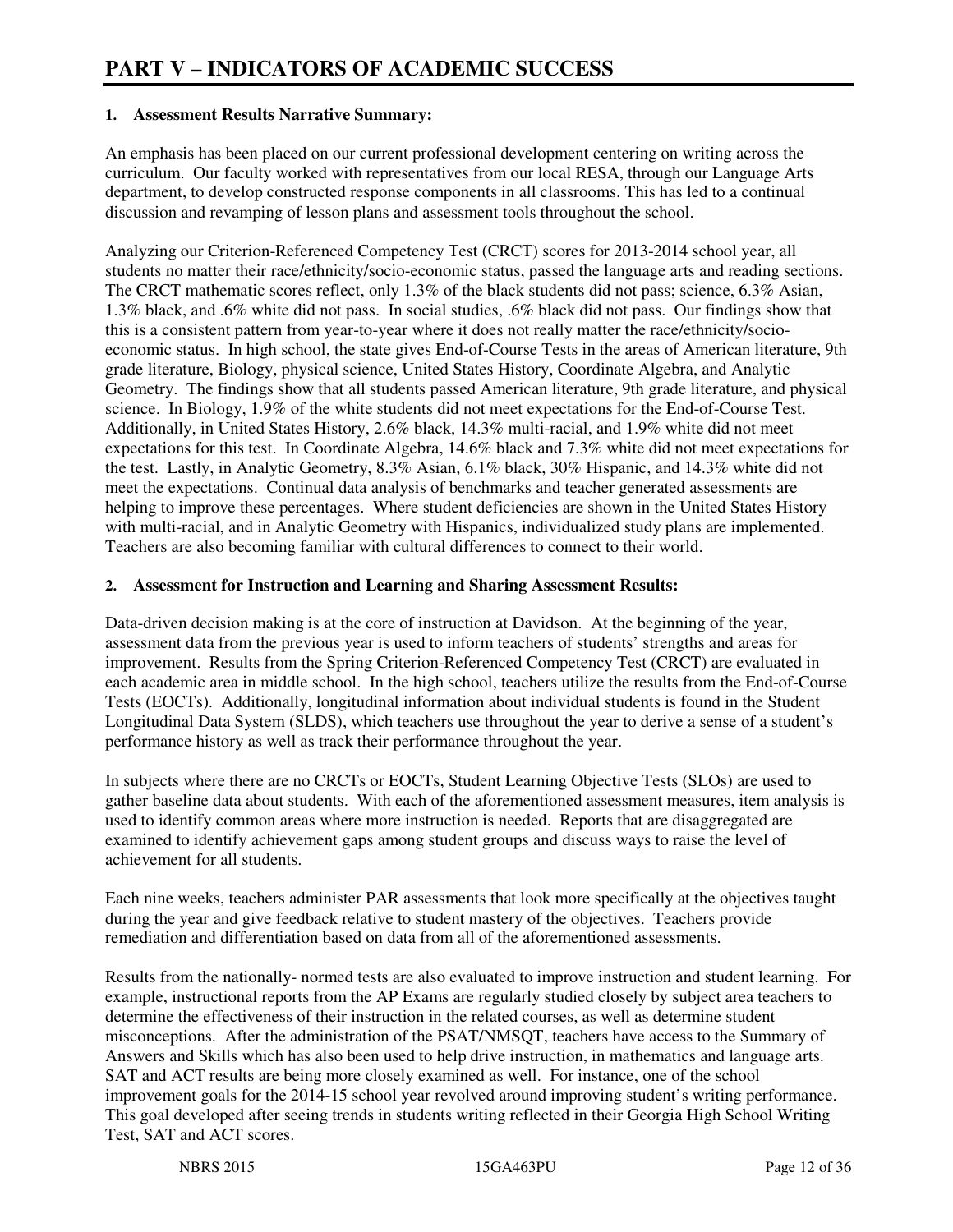Davidson has built a culture in which best efforts are expected and celebrated. Students, parents and the community are informed about students' academic achievement in several ways. Announcements are made to inform the entire student body about grade-level accomplishments on assessments. Individual student accomplishments, such as awarding of the National Merit Scholarship, are shared through the school-wide morning news show, WDFA. Teachers conference regularly with students and parents about their test results throughout the year.

Additionally, results from each state-standardized test are disseminated to students and parents for their review, usually with interpretive explanations. For example, after the PSAT results arrive, sessions are also held with students to explain the results and share tools they can utilize to improve. The community is kept abreast of Davidson's performance by the release of annual summative reports of both state and national tests. Additionally, assessment results are publicized in the School Profile which is made available on the school website, and included with information sent to colleges. At the end of each year during both the Middle and High School Honors Day Programs, outstanding performance on tests is also recognized.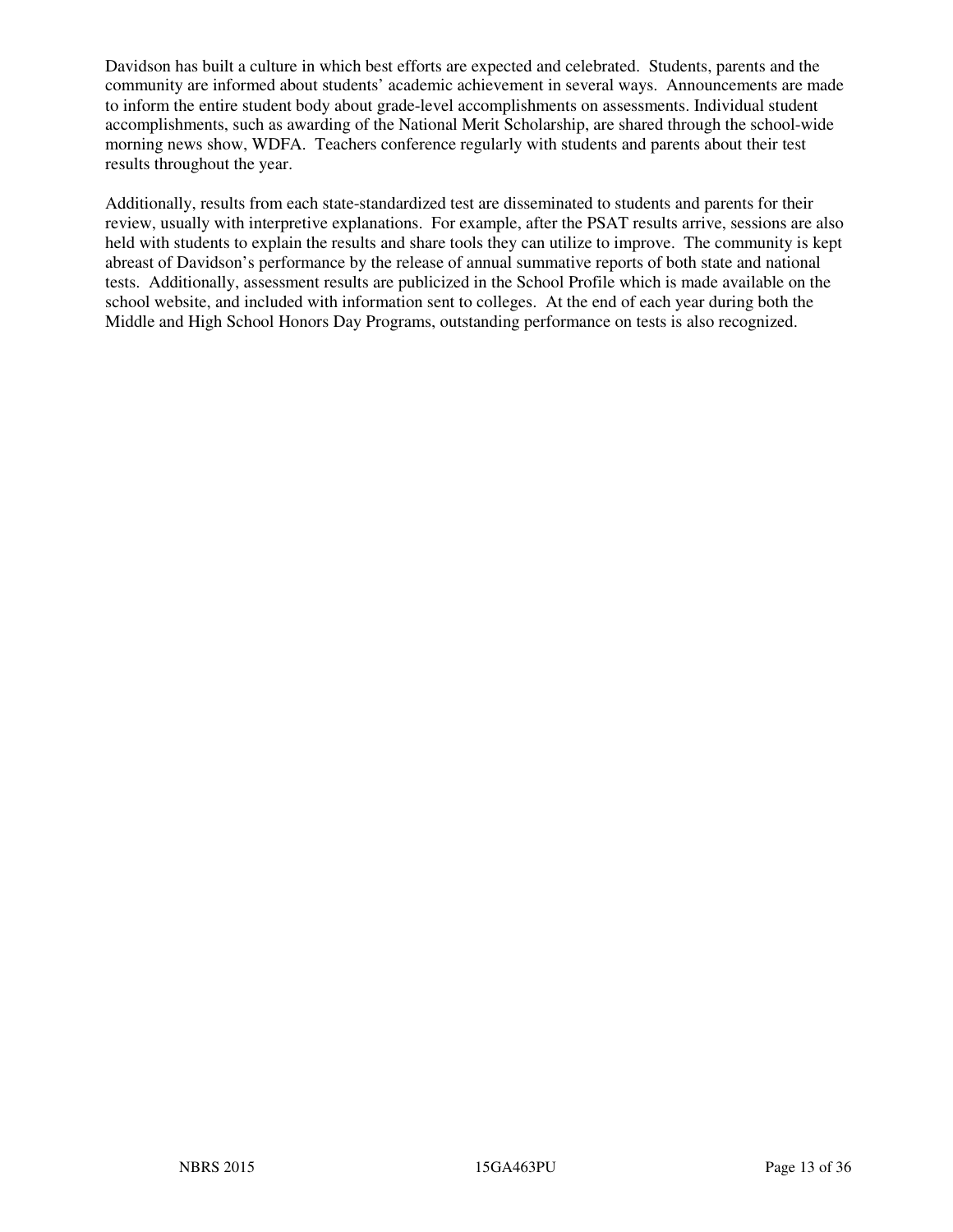#### **1. School Climate/Culture**

Most students enroll at Davidson as sixth graders from diverse elementary school experiences since they come from 35 different elementary schools, and our sixth grade team collaborates to meld those various experiences into a foundation on which to facilitate their emotional and social growth. This process begins with a two week summer orientation where students become familiar with the school and each other. By the time school starts in August, the sixth graders have begun to understand the concept and responsibilities of being a Davidson student.

Each grade level has its own persona, which is a reflection of where the students are emotionally, socially, and cognitively. Teachers facilitate the growth of that persona by setting high standards to prepare students for the next grade. As a result, by the time they graduate, students are well prepared to succeed in college. The collective experience of the team, in communication with each other, assists in problem-solving, especially in social and emotional contexts.

Every day students are immersed in both fine arts and academic instruction and teachers collaborate to motivate and engage students. This ensures cross brain training which helps develop multidimensional thinking. For example, all students are required to take a movement class, which stretches them physically and makes them more receptive to academic challenges. In the same way, students in chorale will apply their knowledge of music when interpreting poetry or other literary pieces. Instruction revolves around multiple intelligences which enhances and reinforces the skills learned in fine arts classes.

Students at Davidson consistently receive honors in both academic and fine arts competitions. Younger students observe this and know that by fulfilling their academic responsibilities, they will reach that level of achievement. That is reinforced by our system of "sister classes," whereby older students mentor the younger students. Each high school student is assigned as a buddy to a middle school student, and, throughout the year, they communicate to encourage both academic and fine arts success.

Just as students' talents are honed and rewarded, so too are teachers'. Many faculty are professionals outside the classroom, and their experiences enrich the classroom. The atmosphere at Davidson encourages continued faculty growth in their profession by supporting those endeavors. For example, in Biology, the students are raising trout and attempting to establish a trout population in the canal that runs adjacent to the school. The Biology teacher is encouraged to use expertise in aquatic ecology to enhance both the school and the community.

#### **2. Engaging Families and Community**

A critical component of our school is the participation and involvement of our parents and community organizations. Our PTO achieves nearly 100% participation either through membership or events. Our parent-volunteers work at the box office at our many performances, chaperone, frequently provide transportation for numerous field trips, and are frequent guest speakers. We keep a parent skills bank which includes parents' professions, personal interests, and specific areas of expertise. In the fall, our PTO helped produce an evening called Jazz Under the Stars, where Damien Sneed and Wycliffe Gordon were the headliners for the show and our Davidson Jazz Band played with these accomplished professionals. The PTO helped work to secure the talent and even helped with publicity and set-up of the show.

Our School Council, an instructional advisory board, consists of a parent chairman, two teachers, an administrator, two other parents, and a community member. One area that the School Council has focused on in the past is instructional assessments. It has been helpful to have parents involved in this process. The county administrators discussed the information we sent them about the number of tests being given to students, and the number of benchmarks tests have decreased this year.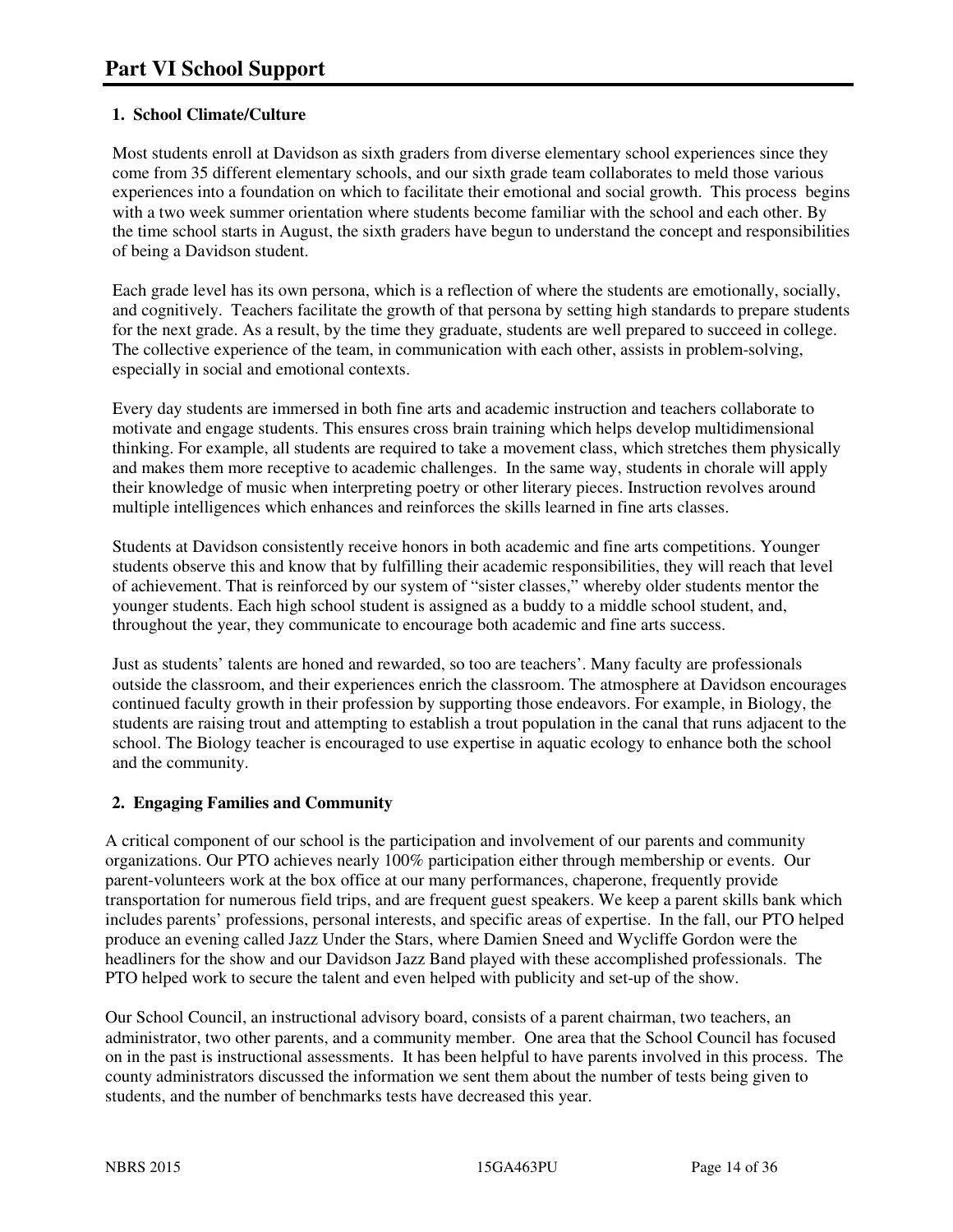Our community partners play a key role in creating venues for service learning activities. Davidson partnered with the Augusta Canal Authority on a research project where students enhanced their science curriculum and helped with academic achievement in the AP Environmental class. We have also partnered with two other schools to help the students with gardening and building a greenhouse for each school. We are also involved with two schools through a PTO sponsored "I Am Fit" project. Our students create baseline data of their height, weight, fat percentage, and blood pressure. The participants were given a pedometer to record their activity and then re-record their stats, measuring successes and failures.

The fine arts faculty uses community members in all disciplines to conduct master classes for our students. Our surrounding community is very supportive of the initiatives set forth at our school to produce real world learners.

#### **3. Professional Development**

In preparation for this school year, we held professional learning in the summer with several departments. Our Language Arts department worked on vertical teaming from 6th grade to 12th grade in order to align every grade level with Pre-AP and AP initiatives. Our fine arts faculty met together to work on strategic planning for the entire year, including the infusion of higher order thinking, standardized test preparation, and detailed lesson plans. Directly tied to the school improvement plan, this collaborative session paved the way for cohesion not only within the department but within the entire school.

During faculty meetings, professional learning is a constant occurrence. We have the fine arts staff hold sessions for the academic teachers on how to integrate the arts into their instruction as well as differentiation and how the academic teachers can use product differentiation in order to allow students a way to learn and show what they know through their fine arts area. The academic teachers also provide professional learning for the fine arts faculty on ways to incorporate the academics and what they are doing to enhance the student's knowledge of subject matter. For example, the entire staff worked on constructedresponse so that students find the evidence in what they are writing and saying.

A huge financial commitment has been made this year to our gifted cohort in order to train teachers for gifted certification. Our teachers meet once a week from October to May in order to complete the four course segment. Our school goal is to certify every academic teacher in the building so that our large gifted population is adequately served in each academic area.

As part of our focus on Professional Learning Communities, each department collaboratively examines lesson plans and discusses ways to enhance lessons and provide alternative forms of assessment. Teachers evaluate test scores for areas of weakness throughout a grade level and also compare individual scores with current class work. A plan is developed for each student as he/she works on weak areas.

We invite many speakers to come in and deliver content specific instruction to address the components of our school improvement plan. Teachers are supported and encouraged in professional learning, and many of them seek out opportunities to participate in and re-deliver session content.

#### **4. School Leadership**

The philosophy of the administration is that everyone is a vital part of the school and everyone's opinion is valued. We passionately believe that Davidson Fine Arts should be focused primarily on instruction and student achievement with a strong emphasis on the fine arts. Our philosophy is rooted in the belief that with practice comes mastery. Everything that we do must be aligned to support the work of students and teachers. The teachers are the experts and the administration's role is to be involved and know every student as well as provide support for the teachers in the creative instruction that they do. The administration wants everyone to think outside the box.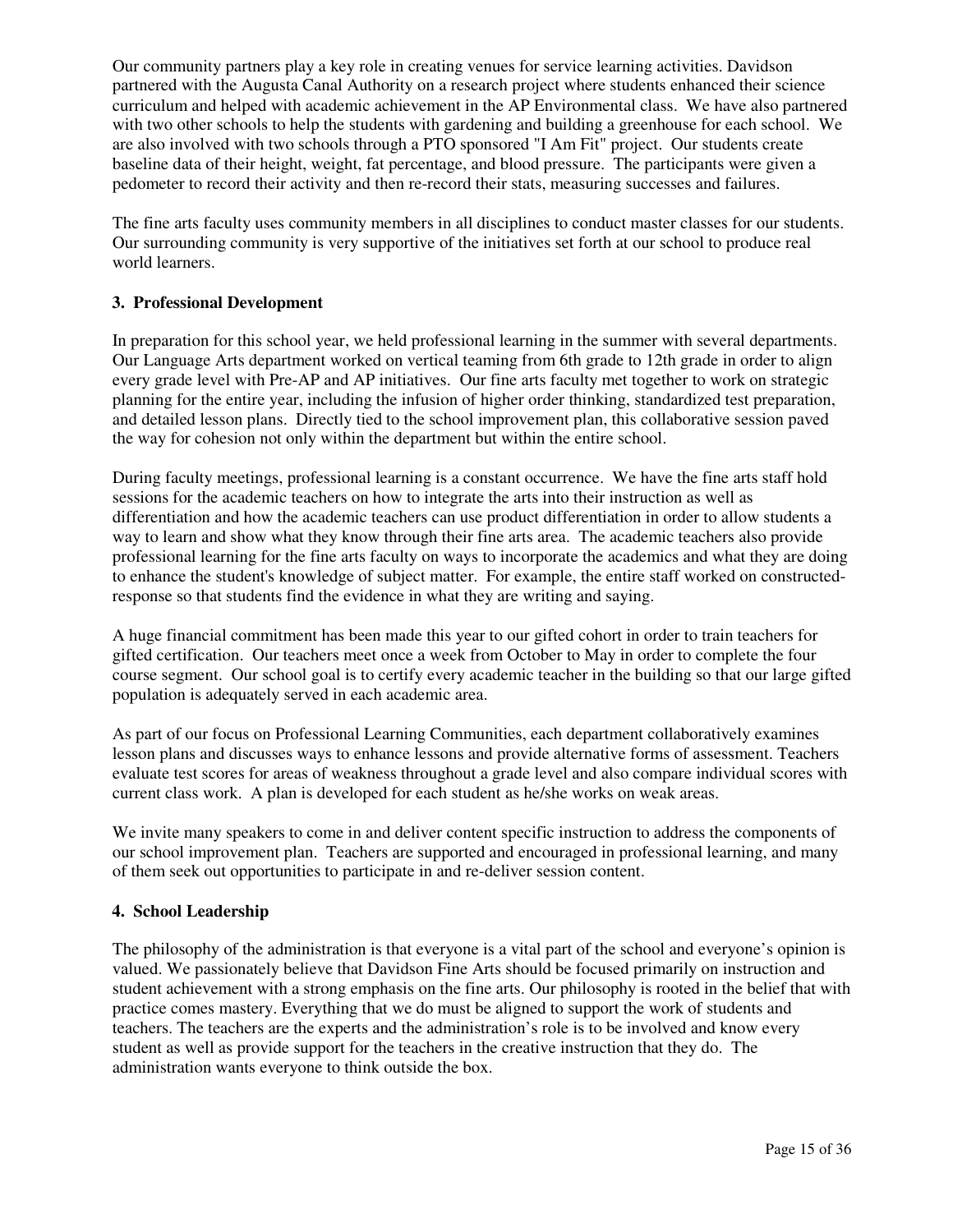In encouraging thinking outside of the box, we support and foster all types of professional learning and collaborative planning. Our teachers often develop workshops to redeliver to the faculty and actively seek out collaboration opportunities. Meetings are often run as think tanks instead of dissemination of information sessions.

The principal has spearheaded an effort to increase the number of gifted students served at Davidson, as well as the number of gifted endorsed teachers. This action has thereby increased the number of honors classes in addition to the number of gifted students identified. Because Davidson is a magnet school, most of our students were not served at the beginning of the school year; however, this has changed due to the principal's gifted initiative. By the end of next school term, 100% of our academic teachers will possess the gifted endorsement on their professional certificates.

The job of school leaders is to develop and foster a school climate that supports and enables teachers to do the core work of the organization. Real student learning can occur only when teachers are allowed to establish productive relationships with children. Therefore, school leaders must vigorously guard instructional time and seek to eliminate unnecessary distractions. Principals lead in this effort and establish a building culture that fosters open dialogue and professional inquiry within the context of improving student achievement. Instructional materials and curriculum are aligned to state standards. And the collaborative involvement of all staff members and community stakeholders has been the keystone to our success. Two specific groups that serve as watchguards for our overall school climate is the Leadership Team and the School Council. Our Leadership Team is comprised of department chairs, principal, assistant principal, media/technology specialist, and guidance counselor. School Council involves teachers not on the Leadership Team, parents, and community members. Both of these groups review policies and procedures, as well as academic achievement and assessment data. The administration, faculty, and staff all work collaboratively to ensure the academic success of all Davidson students, which is indicative by our 100% graduation rate.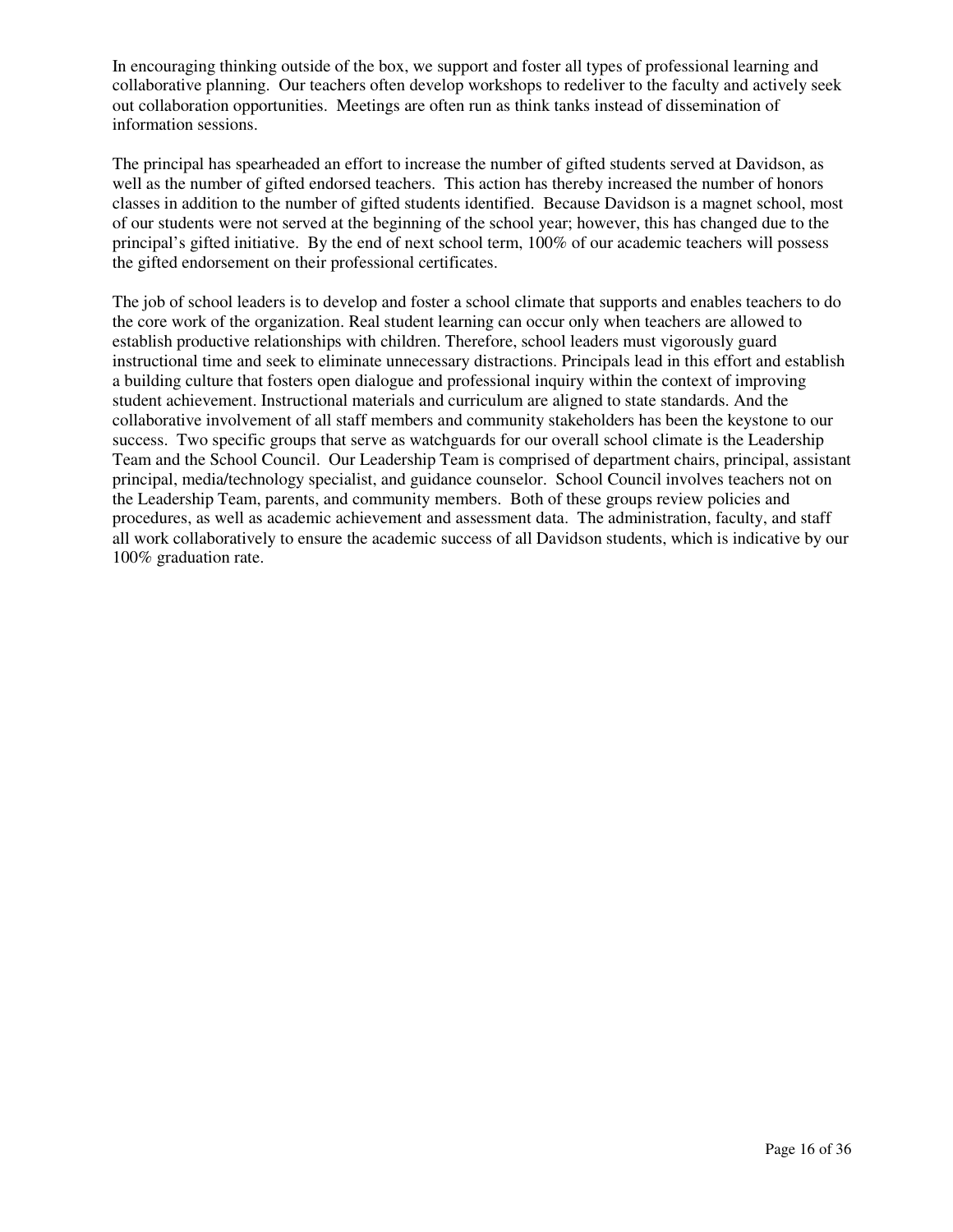| <b>STATE CRITERION--REFERENCED TESTS</b> |  |
|------------------------------------------|--|
|------------------------------------------|--|

| <b>Subject: Math</b>                                             | <b>Test:</b> Georgia End-of-Course Tests - CCGPS |
|------------------------------------------------------------------|--------------------------------------------------|
|                                                                  | Analtyic Geometry, Mathematics II                |
| <b>All Students Tested/Grade: 10</b>                             | <b>Edition/Publication Year: N/A</b>             |
| <b>Publisher:</b> Georgia Department of Education in conjunction |                                                  |
| with CTB/McGraw Hill                                             |                                                  |

| School Year                      | 2013-2014 | 2012-2013      | 2011-2012      | 2010-2011      | 2009-2010      |
|----------------------------------|-----------|----------------|----------------|----------------|----------------|
| Testing month                    | May       | May            | Dec            | May            | May            |
| <b>SCHOOL SCORES*</b>            |           |                |                |                |                |
| Proficiency and above            | 89        | 97             | 90             | 88             | 90             |
| Advanced                         | 28        | 39             | 22             | 19             | 24             |
| Number of students tested        | 217       | 112            | 93             | 86             | 92             |
| Percent of total students tested | 100       | 100            | 100            | 100            | 100            |
| Number of students tested with   |           |                |                |                |                |
| alternative assessment           |           |                |                |                |                |
| % of students tested with        |           | $\overline{0}$ | $\overline{0}$ | $\overline{0}$ | $\overline{0}$ |
| alternative assessment           |           |                |                |                |                |
| <b>SUBGROUP SCORES</b>           |           |                |                |                |                |
| 1. Free and Reduced-Price        |           |                |                |                |                |
| Meals/Socio-Economic/            |           |                |                |                |                |
| <b>Disadvantaged Students</b>    |           |                |                |                |                |
| Proficiency and above            |           |                |                |                |                |
| Advanced                         |           |                |                |                |                |
| Number of students tested        |           |                |                |                |                |
| 2. Students receiving Special    |           |                |                |                |                |
| <b>Education</b>                 |           |                |                |                |                |
| Proficiency and above            |           |                |                |                |                |
| Advanced                         |           |                |                |                |                |
| Number of students tested        |           |                |                |                |                |
| 3. English Language Learner      |           |                |                |                |                |
| <b>Students</b>                  |           |                |                |                |                |
| Proficiency and above            |           |                |                |                |                |
| Advanced                         |           |                |                |                |                |
| Number of students tested        |           |                |                |                |                |
| 4. Hispanic or Latino            |           |                |                |                |                |
| <b>Students</b>                  |           |                |                |                |                |
| Proficiency and above            |           |                |                |                |                |
| Advanced                         |           |                |                |                |                |
| Number of students tested        |           |                |                |                |                |
| 5. African-American              |           |                |                |                |                |
| <b>Students</b>                  |           |                |                |                |                |
| Proficiency and above            | 94        | 97             | 77             | 86             | 83             |
| Advanced                         | 18        | 24             | 15             | 9              | 8              |
| Number of students tested        | 98        | 38             | 39             | 35             | 36             |
| <b>6. Asian Students</b>         |           |                |                |                |                |
| Proficiency and above            |           |                |                |                |                |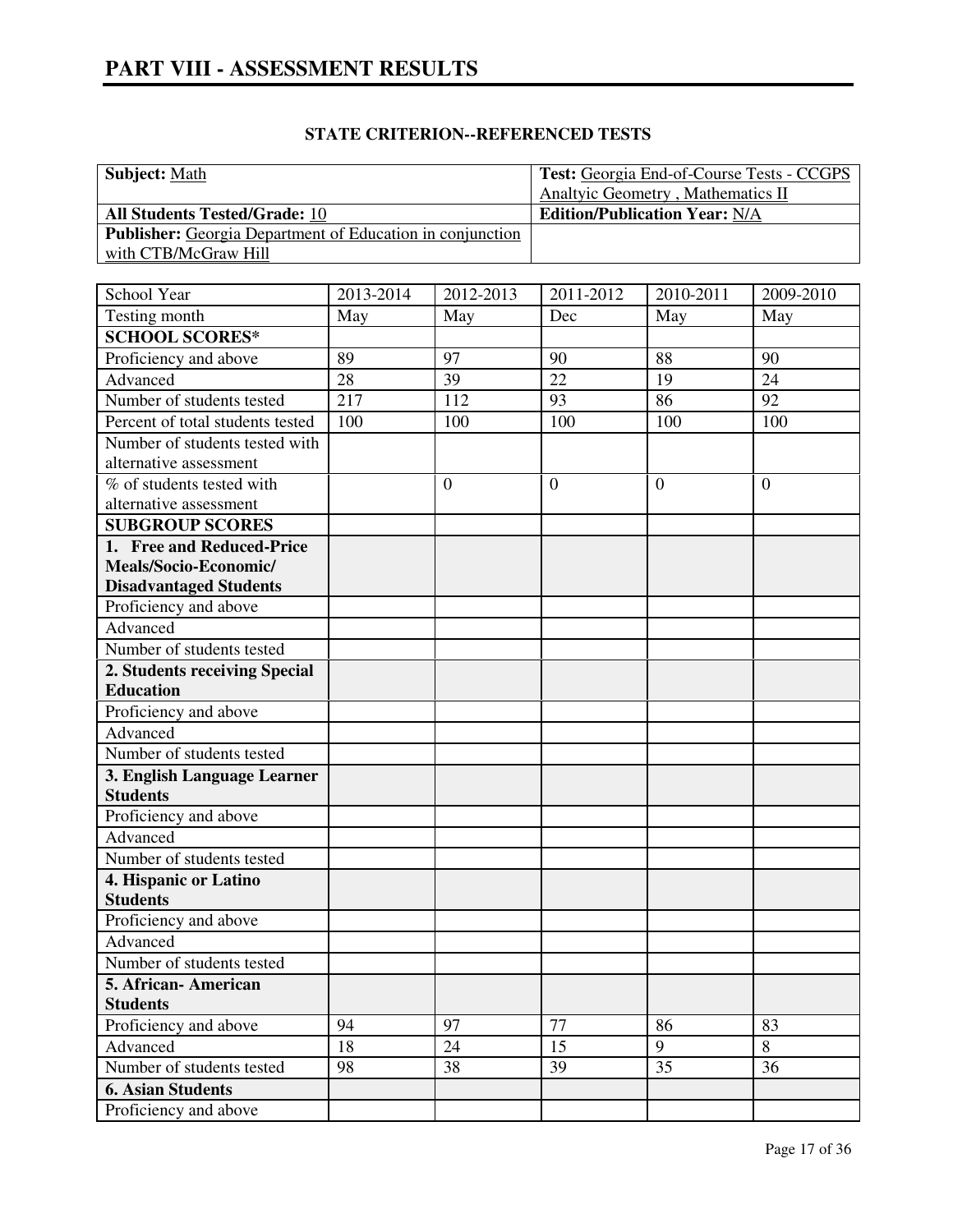| School Year                      | 2013-2014 | 2012-2013       | 2011-2012 | 2010-2011 | 2009-2010 |
|----------------------------------|-----------|-----------------|-----------|-----------|-----------|
| Advanced                         |           |                 |           |           |           |
| Number of students tested        |           |                 |           |           |           |
| 7. American Indian or            |           |                 |           |           |           |
| <b>Alaska Native Students</b>    |           |                 |           |           |           |
| Proficiency and above            |           |                 |           |           |           |
| Advanced                         |           |                 |           |           |           |
| Number of students tested        |           |                 |           |           |           |
| 8. Native Hawaiian or other      |           |                 |           |           |           |
| <b>Pacific Islander Students</b> |           |                 |           |           |           |
| Proficiency and above            |           |                 |           |           |           |
| Advanced                         |           |                 |           |           |           |
| Number of students tested        |           |                 |           |           |           |
| 9. White Students                |           |                 |           |           |           |
| Proficiency and above            | 86        | 96              | 100       | 87        | 95        |
| Advanced                         | 32        | 44              | 28        | 26        | 32        |
| Number of students tested        | 91        | $\overline{54}$ | 40        | 39        | 38        |
| 10. Two or More Races            |           |                 |           |           |           |
| identified Students              |           |                 |           |           |           |
| Proficiency and above            |           |                 |           |           |           |
| Advanced                         |           |                 |           |           |           |
| Number of students tested        |           |                 |           |           |           |
| 11. Other 1: Other 1             |           |                 |           |           |           |
| Proficiency and above            |           |                 |           |           |           |
| Advanced                         |           |                 |           |           |           |
| Number of students tested        |           |                 |           |           |           |
| 12. Other 2: Other 2             |           |                 |           |           |           |
| Proficiency and above            |           |                 |           |           |           |
| Advanced                         |           |                 |           |           |           |
| Number of students tested        |           |                 |           |           |           |
| 13. Other 3: Other 3             |           |                 |           |           |           |
| Proficiency and above            |           |                 |           |           |           |
| Advanced                         |           |                 |           |           |           |
| Number of students tested        |           |                 |           |           |           |

**NOTES:** The 2009-10 school year was the first year that the Mathematics II End-of-Course Test was administered. Since Davidson students were on the accelerated mathematic track, testing of Mathematics II was changed and conducted in December of the 2011-12 school year, after students had completed the Mathematics II curriculum. A new graduation rule was implemented with the 9th grade class of 2012-2013, changing the mathematics assessment for 9th grade students from Mathematics I to Common Core Georgia Performance Standards Coordinate Algebra. Because Davidson is on an accelerated program, 8th grade students also began taking Coordinate Algebra during the 2012-2013 school year. Accordingly, during the 2013-14 school year, both 9th and 10th grade students took the CCGPS Analytic Geometry assessment and the reported results include both grades. Results disaggregated by the grade of the test taker is not available.

The 17% free and reduced lunch percentage is based on our entire school population, which includes 6th through 12th grades. The population included in this test is high school based; therefore, the exact percentage for this test would be less than 10%. Our state report does not disaggregate data this way.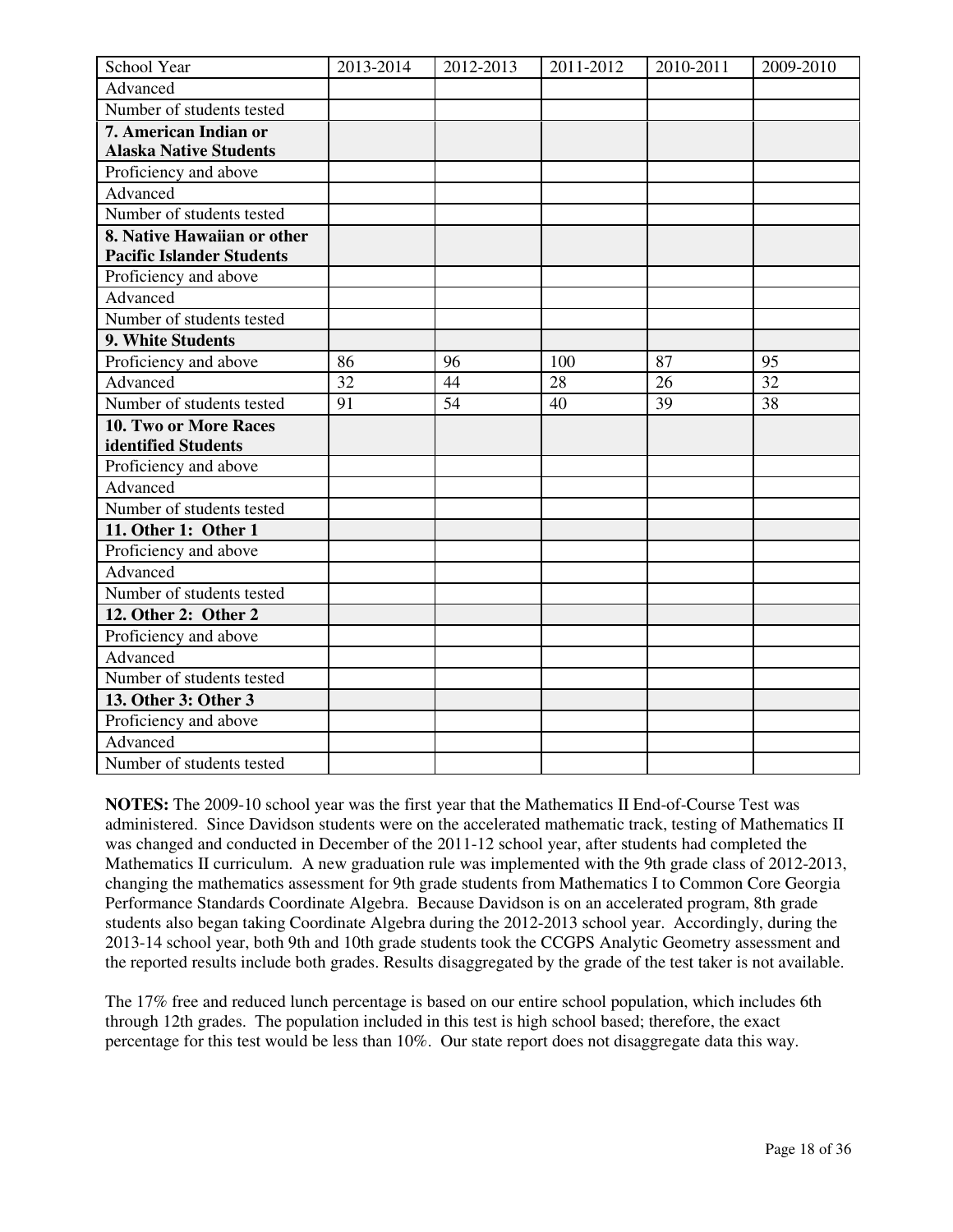| <b>Subject: Math</b>                                             | <b>Test:</b> Georgia Criterion-Referenced |
|------------------------------------------------------------------|-------------------------------------------|
|                                                                  | <b>Competency Tests</b>                   |
| <b>All Students Tested/Grade: 6</b>                              | <b>Edition/Publication Year: N/A</b>      |
| <b>Publisher:</b> Georgia Department of Education in conjunction |                                           |
| with CTB/McGraw-Hill                                             |                                           |

| School Year                      | 2013-2014      | 2012-2013      | 2011-2012      | 2010-2011      | 2009-2010      |
|----------------------------------|----------------|----------------|----------------|----------------|----------------|
| Testing month                    | Apr            | Apr            | Apr            | Apr            | Apr            |
| <b>SCHOOL SCORES*</b>            |                |                |                |                |                |
| Proficiency and above            | 98             | 99             | 99             | 100            | 98             |
| Advanced                         | 37             | 47             | 33             | 30             | 19             |
| Number of students tested        | 125            | 130            | 123            | 122            | 115            |
| Percent of total students tested | 100            | 100            | 100            | 100            | 100            |
| Number of students tested with   |                |                |                |                |                |
| alternative assessment           |                |                |                |                |                |
| % of students tested with        | $\overline{0}$ | $\overline{0}$ | $\overline{0}$ | $\overline{0}$ | $\overline{0}$ |
| alternative assessment           |                |                |                |                |                |
| <b>SUBGROUP SCORES</b>           |                |                |                |                |                |
| 1. Free and Reduced-Price        |                |                |                |                |                |
| Meals/Socio-Economic/            |                |                |                |                |                |
| <b>Disadvantaged Students</b>    |                |                |                |                |                |
| Proficiency and above            |                |                |                |                |                |
| Advanced                         |                |                |                |                |                |
| Number of students tested        |                |                |                |                |                |
| 2. Students receiving Special    |                |                |                |                |                |
| <b>Education</b>                 |                |                |                |                |                |
| Proficiency and above            |                |                |                |                |                |
| Advanced                         |                |                |                |                |                |
| Number of students tested        |                |                |                |                |                |
| 3. English Language Learner      |                |                |                |                |                |
| <b>Students</b>                  |                |                |                |                |                |
| Proficiency and above            |                |                |                |                |                |
| Advanced                         |                |                |                |                |                |
| Number of students tested        |                |                |                |                |                |
| 4. Hispanic or Latino            |                |                |                |                |                |
| <b>Students</b>                  |                |                |                |                |                |
| Proficiency and above            |                |                |                |                |                |
| Advanced                         |                |                |                |                |                |
| Number of students tested        |                |                |                |                |                |
| 5. African-American              |                |                |                |                |                |
| <b>Students</b>                  |                |                |                |                |                |
| Proficiency and above            | 97             | 99             | 100            | 100            | 98             |
| Advanced                         | 22             | 34             | 25             | 23             | 10             |
| Number of students tested        | 58             | 62             | 55             | 56             | 48             |
| <b>6. Asian Students</b>         |                |                |                |                |                |
| Proficiency and above            |                |                |                |                |                |
| Advanced                         |                |                |                |                |                |
| Number of students tested        |                |                |                |                |                |
| 7. American Indian or            |                |                |                |                |                |
| <b>Alaska Native Students</b>    |                |                |                |                |                |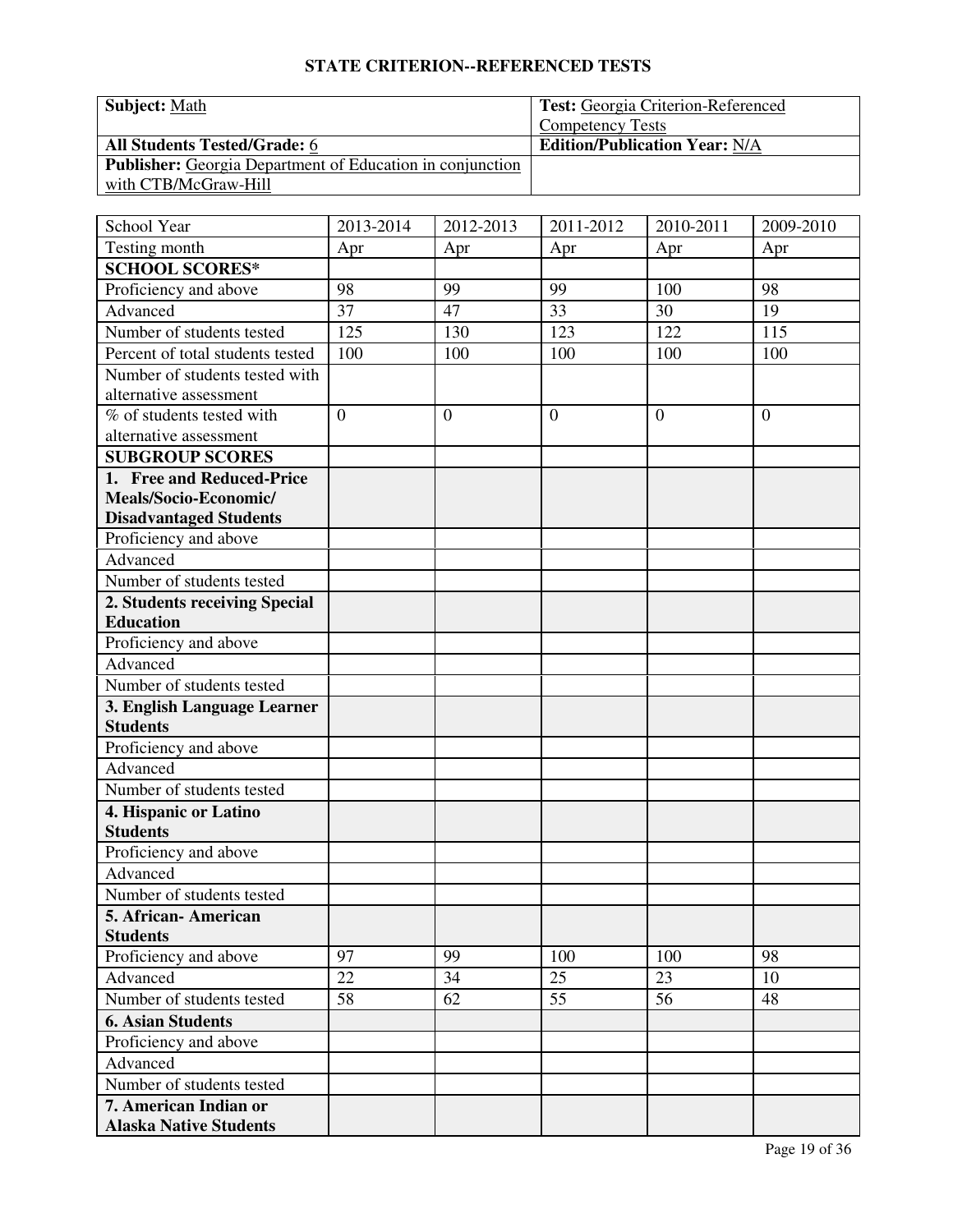| School Year                      | 2013-2014 | 2012-2013 | 2011-2012       | 2010-2011       | 2009-2010 |
|----------------------------------|-----------|-----------|-----------------|-----------------|-----------|
| Proficiency and above            |           |           |                 |                 |           |
| Advanced                         |           |           |                 |                 |           |
| Number of students tested        |           |           |                 |                 |           |
| 8. Native Hawaiian or other      |           |           |                 |                 |           |
| <b>Pacific Islander Students</b> |           |           |                 |                 |           |
| Proficiency and above            |           |           |                 |                 |           |
| Advanced                         |           |           |                 |                 |           |
| Number of students tested        |           |           |                 |                 |           |
| 9. White Students                |           |           |                 |                 |           |
| Proficiency and above            | 98        | 98        | 98              | 100             | 100       |
| Advanced                         | 50        | 62        | $\overline{35}$ | 33              | 32        |
| Number of students tested        | 54        | 55        | 57              | $\overline{57}$ | 47        |
| <b>10. Two or More Races</b>     |           |           |                 |                 |           |
| identified Students              |           |           |                 |                 |           |
| Proficiency and above            |           |           |                 |                 | 93        |
| Advanced                         |           |           |                 |                 | 8         |
| Number of students tested        |           |           |                 |                 | 13        |
| 11. Other 1: Other 1             |           |           |                 |                 |           |
| Proficiency and above            |           |           |                 |                 |           |
| Advanced                         |           |           |                 |                 |           |
| Number of students tested        |           |           |                 |                 |           |
| 12. Other 2: Other 2             |           |           |                 |                 |           |
| Proficiency and above            |           |           |                 |                 |           |
| Advanced                         |           |           |                 |                 |           |
| Number of students tested        |           |           |                 |                 |           |
| 13. Other 3: Other 3             |           |           |                 |                 |           |
| Proficiency and above            |           |           |                 |                 |           |
| Advanced                         |           |           |                 |                 |           |
| Number of students tested        |           |           |                 |                 |           |

**NOTES:**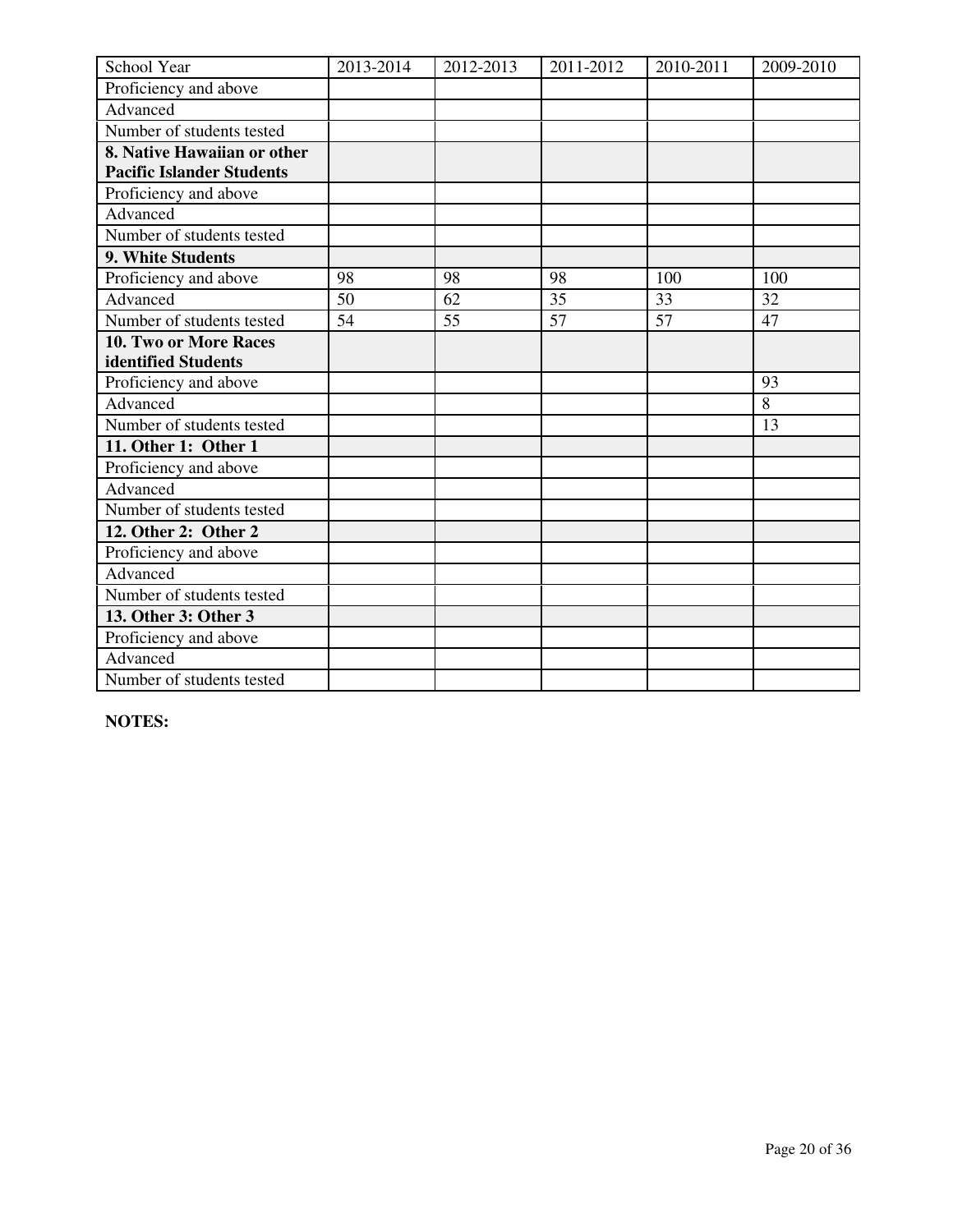| <b>Subject: Math</b>                                             | <b>Test:</b> Georgia Criterion-Referenced |
|------------------------------------------------------------------|-------------------------------------------|
|                                                                  | <b>Competency Tests</b>                   |
| <b>All Students Tested/Grade: 7</b>                              | <b>Edition/Publication Year: N/A</b>      |
| <b>Publisher:</b> Georgia Department of Education in conjunction |                                           |
| with CTB/McGraw-Hill                                             |                                           |

| School Year                      | 2013-2014 | 2012-2013      | 2011-2012      | 2010-2011      | $2009 - 2010$  |
|----------------------------------|-----------|----------------|----------------|----------------|----------------|
| Testing month                    | Apr       | Apr            | Apr            | Apr            | Apr            |
| <b>SCHOOL SCORES*</b>            |           |                |                |                |                |
| Proficiency and above            | 100       | 100            | 100            | 100            | 100            |
| Advanced                         | 79        | 90             | 93             | 88             | 85             |
| Number of students tested        | 117       | 126            | 123            | 108            | 109            |
| Percent of total students tested | 100       | 100            | 100            | 100            | 100            |
| Number of students tested with   |           |                |                |                |                |
| alternative assessment           |           |                |                |                |                |
| % of students tested with        | $\theta$  | $\overline{0}$ | $\overline{0}$ | $\overline{0}$ | $\overline{0}$ |
| alternative assessment           |           |                |                |                |                |
| <b>SUBGROUP SCORES</b>           |           |                |                |                |                |
| 1. Free and Reduced-Price        |           |                |                |                |                |
| Meals/Socio-Economic/            |           |                |                |                |                |
| <b>Disadvantaged Students</b>    |           |                |                |                |                |
| Proficiency and above            |           |                |                |                |                |
| Advanced                         |           |                |                |                |                |
| Number of students tested        |           |                |                |                |                |
| 2. Students receiving Special    |           |                |                |                |                |
| <b>Education</b>                 |           |                |                |                |                |
| Proficiency and above            |           |                |                |                |                |
| Advanced                         |           |                |                |                |                |
| Number of students tested        |           |                |                |                |                |
| 3. English Language Learner      |           |                |                |                |                |
| <b>Students</b>                  |           |                |                |                |                |
| Proficiency and above            |           |                |                |                |                |
| Advanced                         |           |                |                |                |                |
| Number of students tested        |           |                |                |                |                |
| 4. Hispanic or Latino            |           |                |                |                |                |
| <b>Students</b>                  |           |                |                |                |                |
| Proficiency and above            |           |                |                |                |                |
| Advanced                         |           |                |                |                |                |
| Number of students tested        |           |                |                |                |                |
| 5. African-American              |           |                |                |                |                |
| <b>Students</b>                  |           |                |                |                |                |
| Proficiency and above            | 100       | 100            | 100            | 100            | 100            |
| Advanced                         | 59        | 83             | 98             | 90             | 73             |
| Number of students tested        | 54        | 54             | 51             | 48             | 40             |
| <b>6. Asian Students</b>         |           |                |                |                |                |
| Proficiency and above            |           |                |                |                |                |
| Advanced                         |           |                |                |                |                |
| Number of students tested        |           |                |                |                |                |
| 7. American Indian or            |           |                |                |                |                |
| <b>Alaska Native Students</b>    |           |                |                |                |                |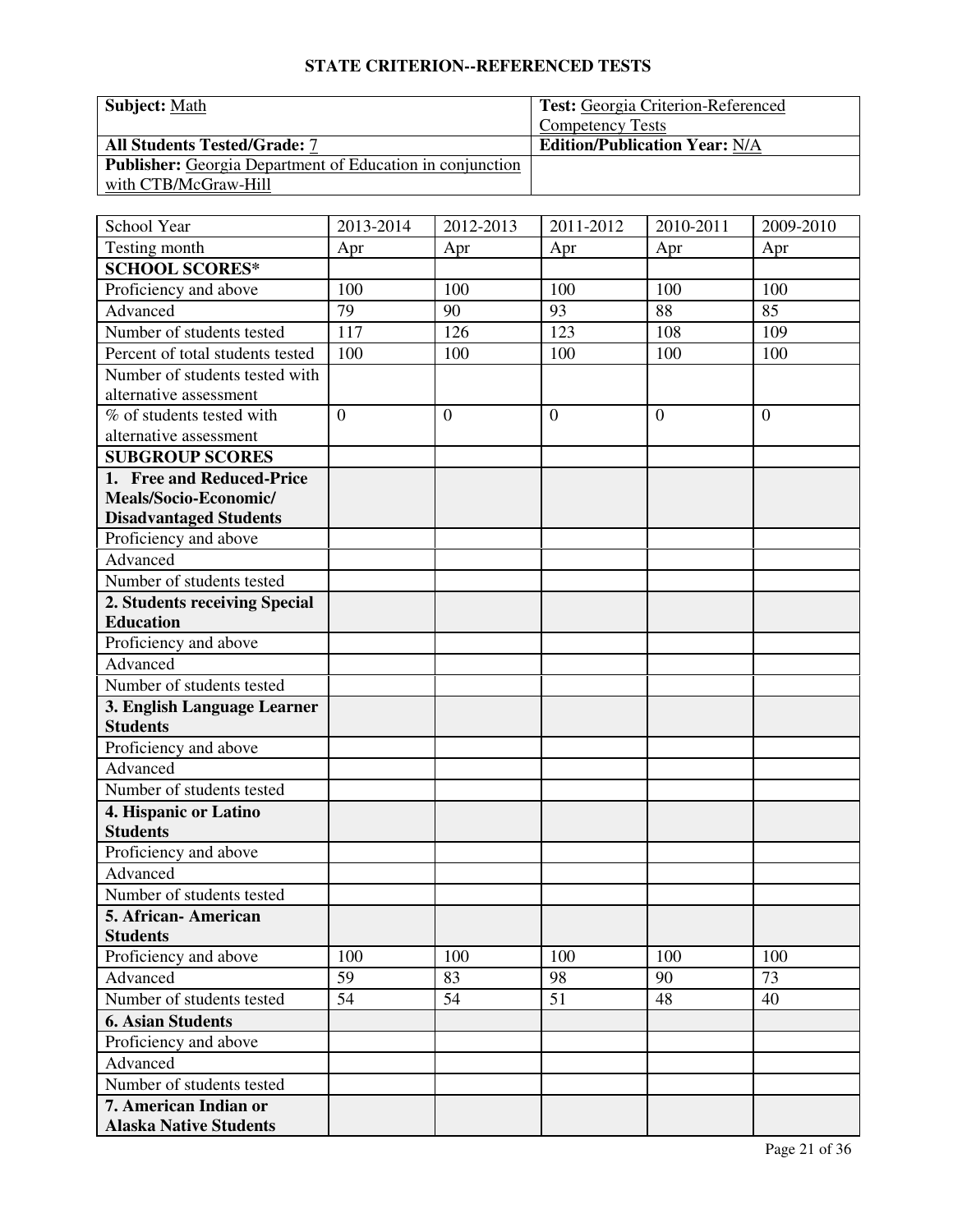| School Year                      | 2013-2014 | 2012-2013 | 2011-2012 | 2010-2011 | 2009-2010 |
|----------------------------------|-----------|-----------|-----------|-----------|-----------|
| Proficiency and above            |           |           |           |           |           |
| Advanced                         |           |           |           |           |           |
| Number of students tested        |           |           |           |           |           |
| 8. Native Hawaiian or other      |           |           |           |           |           |
| <b>Pacific Islander Students</b> |           |           |           |           |           |
| Proficiency and above            |           |           |           |           |           |
| Advanced                         |           |           |           |           |           |
| Number of students tested        |           |           |           |           |           |
| 9. White Students                |           |           |           |           |           |
| Proficiency and above            | 100       | 100       | 100       | 100       | 100       |
| Advanced                         | 96        | 96        | 90        | 89        | 96        |
| Number of students tested        | 53        | 56        | 59        | 44        | 47        |
| <b>10. Two or More Races</b>     |           |           |           |           |           |
| identified Students              |           |           |           |           |           |
| Proficiency and above            |           |           |           | 100       | 100       |
| Advanced                         |           |           |           | 73        | 73        |
| Number of students tested        |           |           |           | 11        | 11        |
| 11. Other 1: Other 1             |           |           |           |           |           |
| Proficiency and above            |           |           |           |           |           |
| Advanced                         |           |           |           |           |           |
| Number of students tested        |           |           |           |           |           |
| 12. Other 2: Other 2             |           |           |           |           |           |
| Proficiency and above            |           |           |           |           |           |
| Advanced                         |           |           |           |           |           |
| Number of students tested        |           |           |           |           |           |
| 13. Other 3: Other 3             |           |           |           |           |           |
| Proficiency and above            |           |           |           |           |           |
| Advanced                         |           |           |           |           |           |
| Number of students tested        |           |           |           |           |           |

**NOTES:** Only during 2009-2010 and 2010-2011 school years was the multi-racial subgroup large enough to be statistically significant (more than 10% of the total grade population). Therefore, no data is available during the 2011-2012, 2012-12013 or 2013-2014 school years.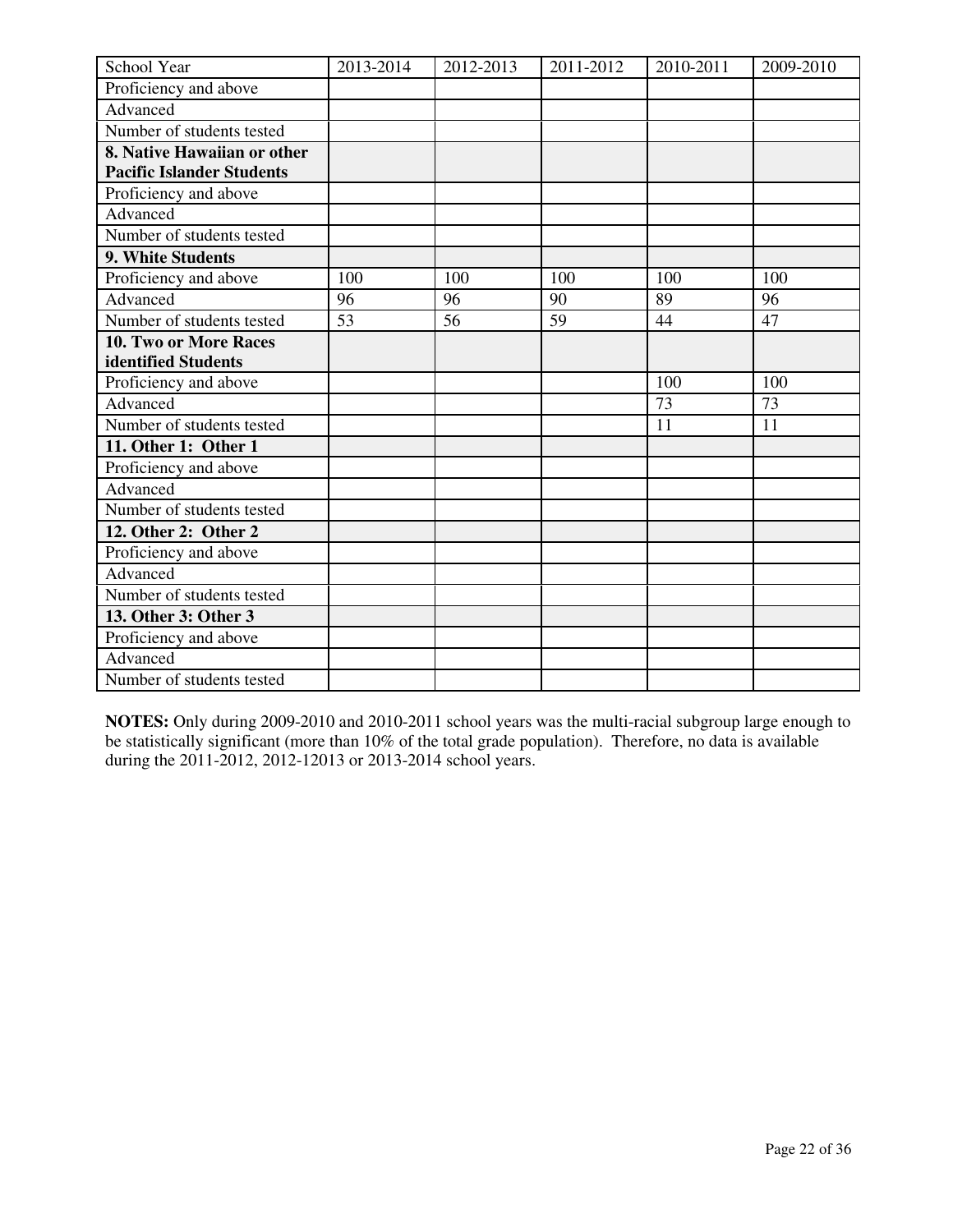| <b>Subject: Math</b>                                             | <b>Test:</b> Georgia Criterion-Referenced |
|------------------------------------------------------------------|-------------------------------------------|
|                                                                  | <b>Competency Tests</b>                   |
| <b>All Students Tested/Grade: 8</b>                              | <b>Edition/Publication Year: N/A</b>      |
| <b>Publisher:</b> Georgia Department of Education in conjunction |                                           |
| with CTB/McGraw-Hill                                             |                                           |

| School Year                      | 2013-2014 | 2012-2013      | 2011-2012      | 2010-2011      | $2009 - 2010$  |
|----------------------------------|-----------|----------------|----------------|----------------|----------------|
| Testing month                    | Apr       | Apr            | Apr            | Apr            | Apr            |
| <b>SCHOOL SCORES*</b>            |           |                |                |                |                |
| Proficiency and above            | 100       | 100            | 100            | 100            | 100            |
| Advanced                         | 83        | 73             | 68             | 50             | 52             |
| Number of students tested        | 110       | 126            | 109            | 111            | 96             |
| Percent of total students tested | 100       | 100            | 100            | 100            | 100            |
| Number of students tested with   |           |                |                |                |                |
| alternative assessment           |           |                |                |                |                |
| % of students tested with        | $\theta$  | $\overline{0}$ | $\overline{0}$ | $\overline{0}$ | $\overline{0}$ |
| alternative assessment           |           |                |                |                |                |
| <b>SUBGROUP SCORES</b>           |           |                |                |                |                |
| 1. Free and Reduced-Price        |           |                |                |                |                |
| Meals/Socio-Economic/            |           |                |                |                |                |
| <b>Disadvantaged Students</b>    |           |                |                |                |                |
| Proficiency and above            |           |                |                |                |                |
| Advanced                         |           |                |                |                |                |
| Number of students tested        |           |                |                |                |                |
| 2. Students receiving Special    |           |                |                |                |                |
| <b>Education</b>                 |           |                |                |                |                |
| Proficiency and above            |           |                |                |                |                |
| Advanced                         |           |                |                |                |                |
| Number of students tested        |           |                |                |                |                |
| 3. English Language Learner      |           |                |                |                |                |
| <b>Students</b>                  |           |                |                |                |                |
| Proficiency and above            |           |                |                |                |                |
| Advanced                         |           |                |                |                |                |
| Number of students tested        |           |                |                |                |                |
| 4. Hispanic or Latino            |           |                |                |                |                |
| <b>Students</b>                  |           |                |                |                |                |
| Proficiency and above            |           |                |                |                |                |
| Advanced                         |           |                |                |                |                |
| Number of students tested        |           |                |                |                |                |
| 5. African-American              |           |                |                |                |                |
| <b>Students</b>                  |           |                |                |                |                |
| Proficiency and above            | 100       | 100            | 100            | 100            | 100            |
| Advanced                         | 85        | 74             | 60             | 40             | 38             |
| Number of students tested        | 41        | 54             | 47             | 42             | 42             |
| <b>6. Asian Students</b>         |           |                |                |                |                |
| Proficiency and above            |           |                |                |                |                |
| Advanced                         |           |                |                |                |                |
| Number of students tested        |           |                |                |                |                |
| 7. American Indian or            |           |                |                |                |                |
| <b>Alaska Native Students</b>    |           |                |                |                |                |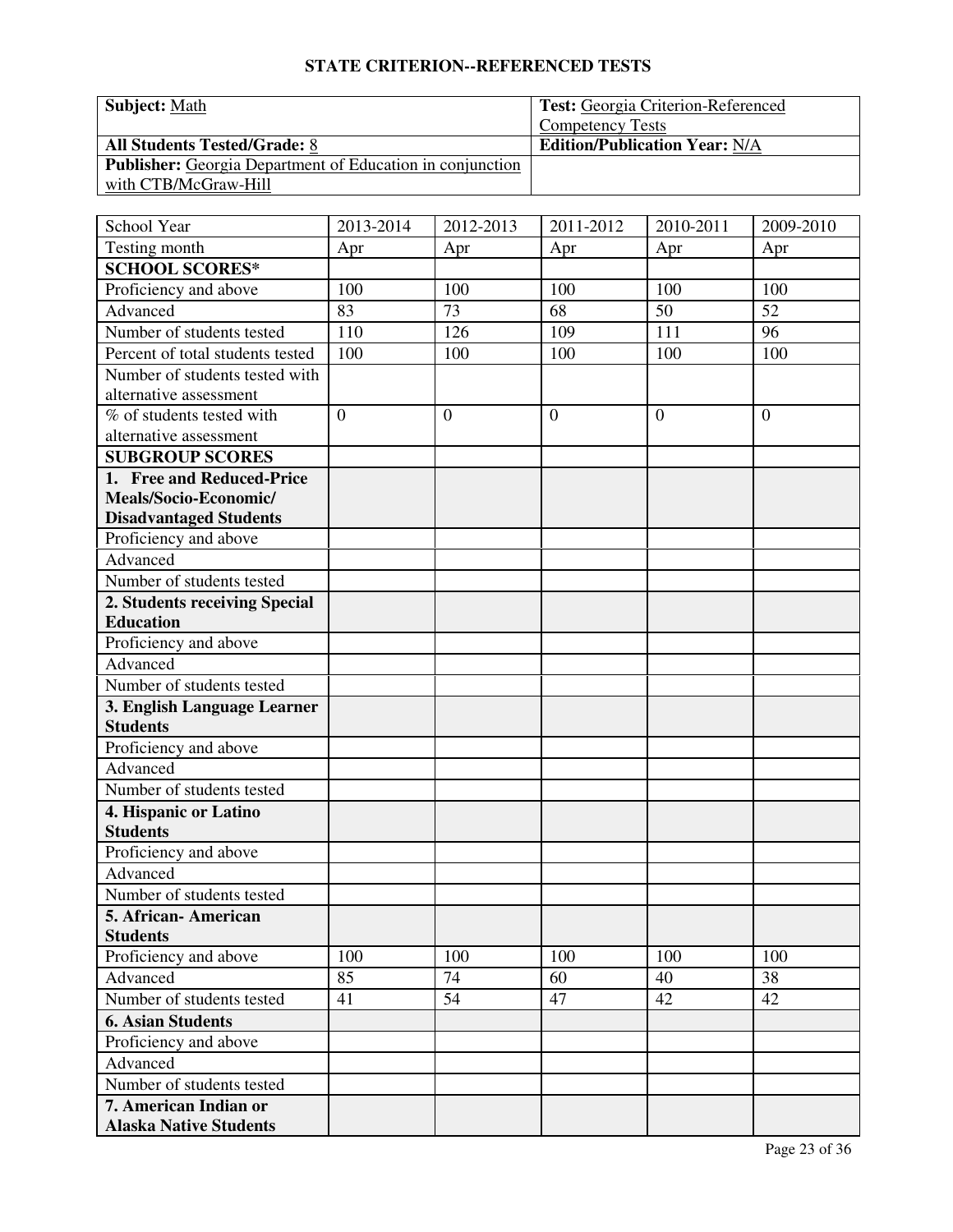| School Year                      | 2013-2014 | 2012-2013 | 2011-2012 | 2010-2011 | 2009-2010 |
|----------------------------------|-----------|-----------|-----------|-----------|-----------|
| Proficiency and above            |           |           |           |           |           |
| Advanced                         |           |           |           |           |           |
| Number of students tested        |           |           |           |           |           |
| 8. Native Hawaiian or other      |           |           |           |           |           |
| <b>Pacific Islander Students</b> |           |           |           |           |           |
| Proficiency and above            |           |           |           |           |           |
| Advanced                         |           |           |           |           |           |
| Number of students tested        |           |           |           |           |           |
| 9. White Students                |           |           |           |           |           |
| Proficiency and above            | 100       | 100       | 100       | 100       | 100       |
| Advanced                         | 84        | 76        | 77        | 62        | 63        |
| Number of students tested        | 55        | 58        | 47        | 50        | 40        |
| <b>10. Two or More Races</b>     |           |           |           |           |           |
| identified Students              |           |           |           |           |           |
| Proficiency and above            |           |           |           |           |           |
| Advanced                         |           |           |           |           |           |
| Number of students tested        |           |           |           |           |           |
| 11. Other 1: Other 1             |           |           |           |           |           |
| Proficiency and above            |           |           |           |           |           |
| Advanced                         |           |           |           |           |           |
| Number of students tested        |           |           |           |           |           |
| 12. Other 2: Other 2             |           |           |           |           |           |
| Proficiency and above            |           |           |           |           |           |
| Advanced                         |           |           |           |           |           |
| Number of students tested        |           |           |           |           |           |
| 13. Other 3: Other 3             |           |           |           |           |           |
| Proficiency and above            |           |           |           |           |           |
| Advanced                         |           |           |           |           |           |
| Number of students tested        |           |           |           |           |           |

**NOTES:** The 17% free and reduced lunch percentage is based on our entire school population, which includes 6th through 12th grades. The population included in this test is high school based; therefore, the exact percentage for this test would be less than 10%. Our state report does not disaggregate data this way.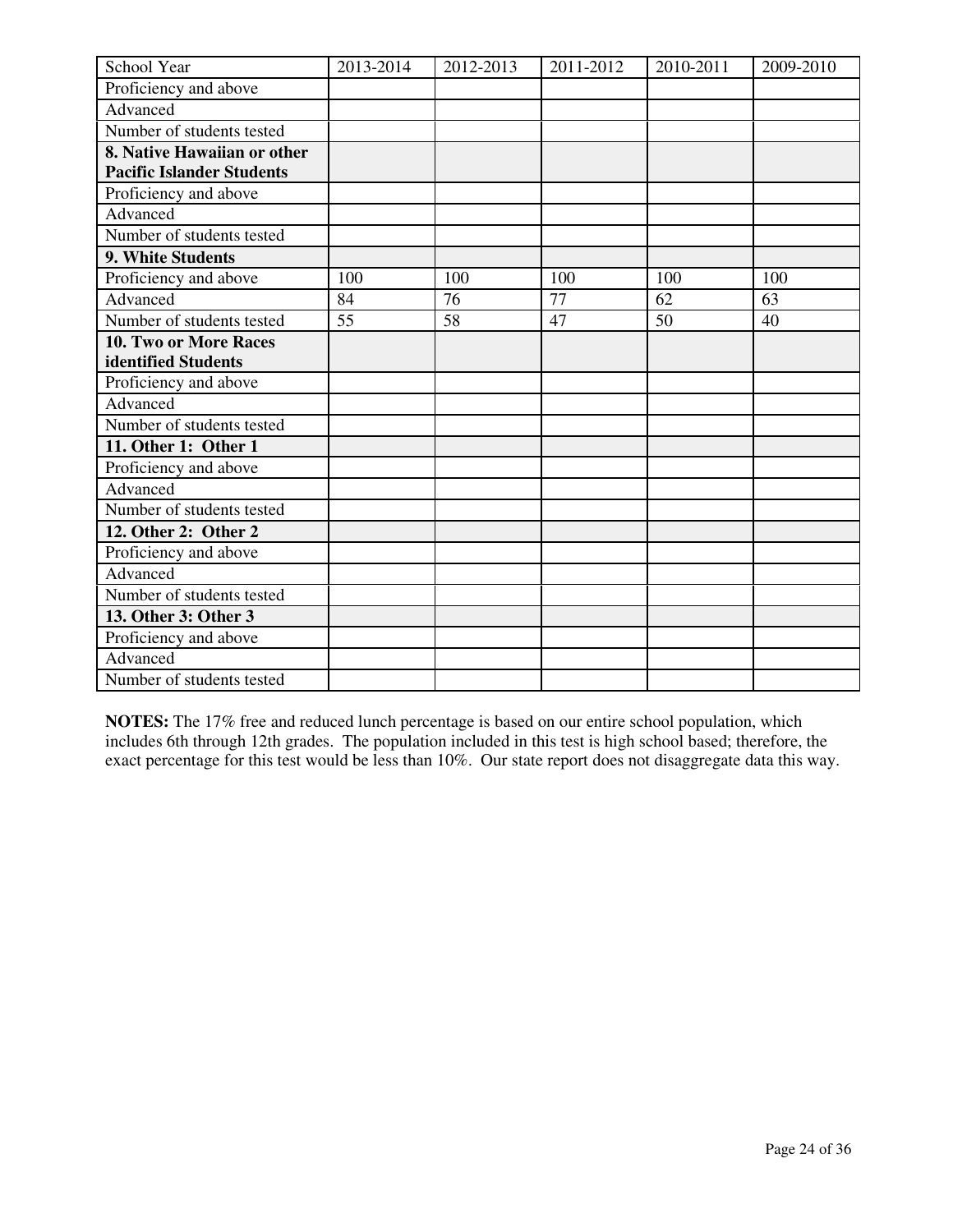| <b>Subject: Math</b>                                  | Test: Georgia End-of-Course Test -       |
|-------------------------------------------------------|------------------------------------------|
|                                                       | Mathematics I, CCGPS Coordinate Algebra, |
|                                                       | <b>CCGPS</b> Analytic Geometry           |
| <b>All Students Tested/Grade: 9</b>                   | <b>Edition/Publication Year: N/A</b>     |
| <b>Publisher:</b> Georigia Department of Education in |                                          |
| conjunction with CTB/McGraw Hill                      |                                          |

| School Year                             | 2013-2014      | 2012-2013        | 2011-2012      | 2010-2011 | 2009-2010    |
|-----------------------------------------|----------------|------------------|----------------|-----------|--------------|
| Testing month                           | May            | May              | May            | May       | May          |
| <b>SCHOOL SCORES*</b>                   |                |                  |                |           |              |
| Proficiency and above                   | 89             | 89               | 100            | 98        | 99           |
| Advanced                                | 28             | 16               | 82             | 67        | 49           |
| Number of students tested               | 217            | 233              | 116            | 99        | 86           |
| Percent of total students tested        | 100            | 100              | 100            | 100       | 100          |
| Number of students tested with          |                |                  |                |           |              |
| alternative assessment                  |                |                  |                |           |              |
| $\overline{\%}$ of students tested with | $\overline{0}$ | $\boldsymbol{0}$ | $\overline{0}$ | $\theta$  | $\mathbf{0}$ |
| alternative assessment                  |                |                  |                |           |              |
| <b>SUBGROUP SCORES</b>                  |                |                  |                |           |              |
| 1. Free and Reduced-Price               |                |                  |                |           |              |
| Meals/Socio-Economic/                   |                |                  |                |           |              |
| <b>Disadvantaged Students</b>           |                |                  |                |           |              |
| Proficiency and above                   |                |                  |                |           |              |
| Advanced                                |                |                  |                |           |              |
| Number of students tested               |                |                  |                |           |              |
| 2. Students receiving Special           |                |                  |                |           |              |
| <b>Education</b>                        |                |                  |                |           |              |
| Proficiency and above                   |                |                  |                |           |              |
| Advanced                                |                |                  |                |           |              |
| Number of students tested               |                |                  |                |           |              |
| 3. English Language Learner             |                |                  |                |           |              |
| <b>Students</b>                         |                |                  |                |           |              |
| Proficiency and above                   |                |                  |                |           |              |
| Advanced                                |                |                  |                |           |              |
| Number of students tested               |                |                  |                |           |              |
| 4. Hispanic or Latino                   |                |                  |                |           |              |
| <b>Students</b>                         |                |                  |                |           |              |
| Proficiency and above                   |                |                  |                |           |              |
| Advanced                                |                |                  |                |           |              |
| Number of students tested               |                |                  |                |           |              |
| 5. African-American                     |                |                  |                |           |              |
| <b>Students</b>                         |                |                  |                |           |              |
| Proficiency and above                   | 94             | 88               | 100            | 95        | 97           |
| Advanced                                | 18             | 11               | 78             | 51        | 29           |
| Number of students tested               | 98             | 101              | 40             | 41        | 31           |
| <b>6. Asian Students</b>                |                |                  |                |           |              |
| Proficiency and above                   |                |                  |                |           |              |
| Advanced                                |                |                  |                |           |              |
| Number of students tested               |                |                  |                |           |              |
| 7. American Indian or                   |                |                  |                |           |              |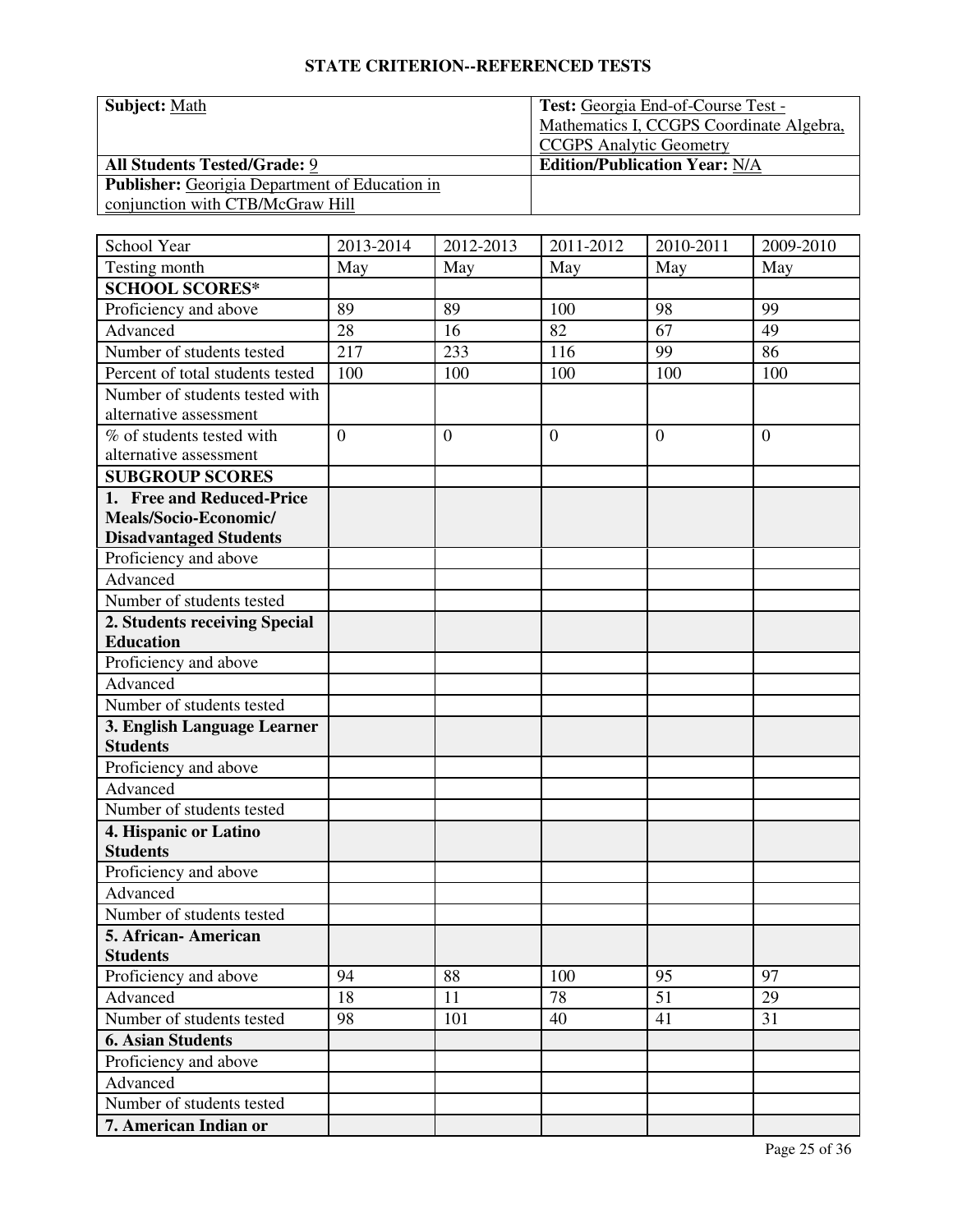| School Year                                                     | 2013-2014 | 2012-2013 | 2011-2012 | 2010-2011 | 2009-2010 |
|-----------------------------------------------------------------|-----------|-----------|-----------|-----------|-----------|
| <b>Alaska Native Students</b>                                   |           |           |           |           |           |
| Proficiency and above                                           |           |           |           |           |           |
| Advanced                                                        |           |           |           |           |           |
| Number of students tested                                       |           |           |           |           |           |
| 8. Native Hawaiian or other<br><b>Pacific Islander Students</b> |           |           |           |           |           |
| Proficiency and above                                           |           |           |           |           |           |
| Advanced                                                        |           |           |           |           |           |
| Number of students tested                                       |           |           |           |           |           |
| 9. White Students                                               |           |           |           |           |           |
| Proficiency and above                                           | 86        | 92        | 100       | 100       | 100       |
| Advanced                                                        | 32        | 18        | 87        | 83        | 59        |
| Number of students tested                                       | 91        | 102       | 54        | 42        | 41        |
| 10. Two or More Races                                           |           |           |           |           |           |
| identified Students                                             |           |           |           |           |           |
| Proficiency and above                                           |           |           |           |           |           |
| Advanced                                                        |           |           |           |           |           |
| Number of students tested                                       |           |           |           |           |           |
| 11. Other 1: Other 1                                            |           |           |           |           |           |
| Proficiency and above                                           |           |           |           |           |           |
| Advanced                                                        |           |           |           |           |           |
| Number of students tested                                       |           |           |           |           |           |
| 12. Other 2: Other 2                                            |           |           |           |           |           |
| Proficiency and above                                           |           |           |           |           |           |
| Advanced                                                        |           |           |           |           |           |
| Number of students tested                                       |           |           |           |           |           |
| 13. Other 3: Other 3                                            |           |           |           |           |           |
| Proficiency and above                                           |           |           |           |           |           |
| Advanced                                                        |           |           |           |           |           |
| Number of students tested                                       |           |           |           |           |           |

**NOTES:** A new graduation rule was implemented with the 9th grade class of 2012-2013, changing the mathematics assessment for 9th grade students from Mathematics I to Common Core Georgia Performance Standards Coordinate Algebra. Because Davidson is on an accelerated program, 8th grade students also began taking Coordinate Algebra during the 2012-2013 school year. Therefore, results for that year include both 9th and 8th grade students. Results disaggregated by the grade of the test taker is not available. Accordingly, during the 2013-14 school year, both 9th and 10th grade students took the CCGPS Analytic Geometry assessment and the reported results include both grades.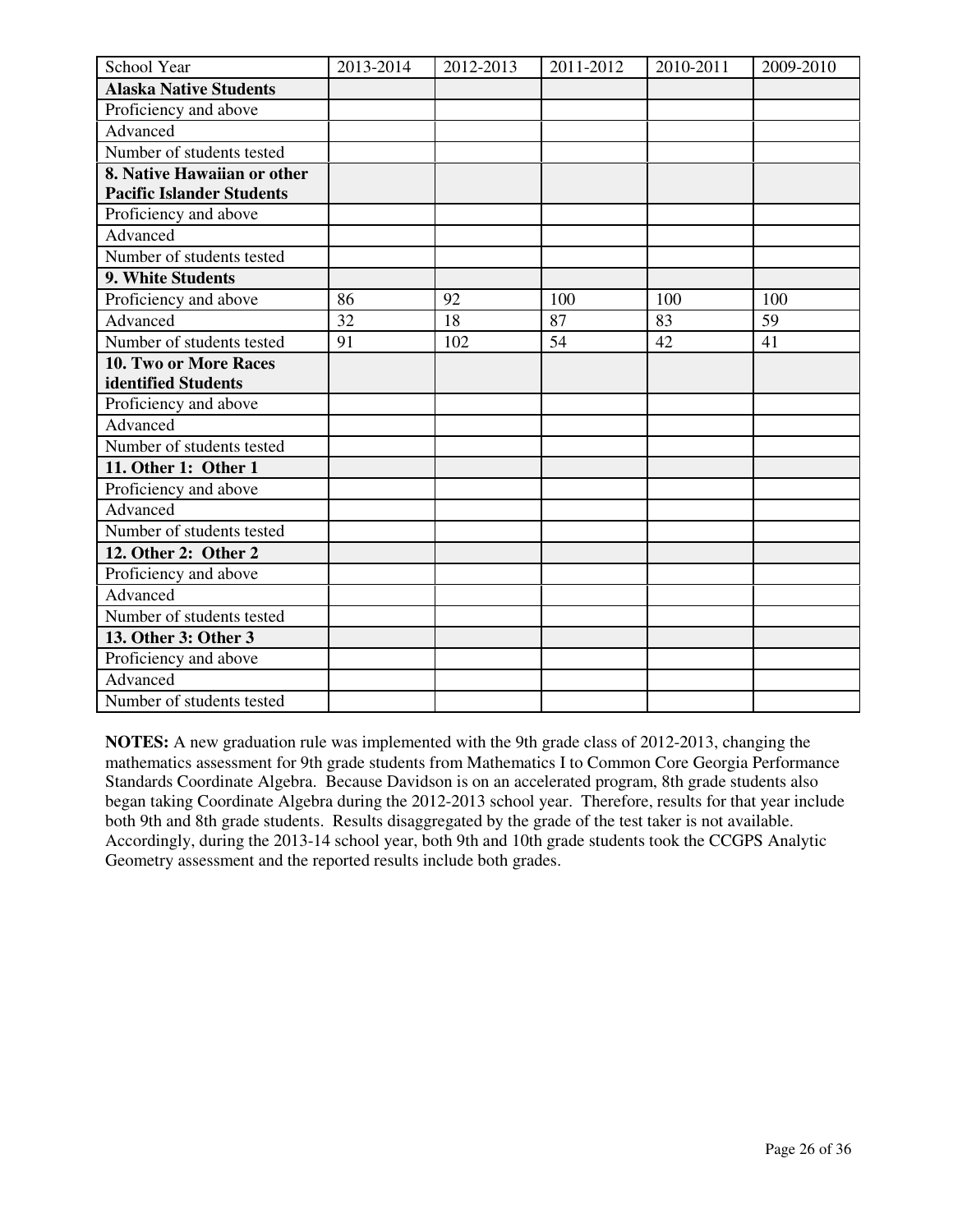| <b>Subject: Reading/ELA</b>                                      | Test: Georgia End-of-Course Tests -  |
|------------------------------------------------------------------|--------------------------------------|
|                                                                  | American Literature                  |
| <b>All Students Tested/Grade: 11</b>                             | <b>Edition/Publication Year: N/A</b> |
| <b>Publisher:</b> Georgia Department of Education in conjunction |                                      |
| with CTB/McGraw Hill                                             |                                      |

| School Year                      | 2013-2014      | 2012-2013      | 2011-2012      | 2010-2011      | 2009-2010      |
|----------------------------------|----------------|----------------|----------------|----------------|----------------|
| Testing month                    | May            | May            | May            | May            | May            |
| <b>SCHOOL SCORES*</b>            |                |                |                |                |                |
| Proficiency and above            | 100            | 100            | 99             | 100            | 100            |
| Advanced                         | 93             | 80             | 83             | 89             | 85             |
| Number of students tested        | 112            | 97             | 81             | 88             | 91             |
| Percent of total students tested | 100            | 100            | 100            | 100            | 100            |
| Number of students tested with   |                |                |                |                |                |
| alternative assessment           |                |                |                |                |                |
| % of students tested with        | $\overline{0}$ | $\overline{0}$ | $\overline{0}$ | $\overline{0}$ | $\overline{0}$ |
| alternative assessment           |                |                |                |                |                |
| <b>SUBGROUP SCORES</b>           |                |                |                |                |                |
| 1. Free and Reduced-Price        |                |                |                |                |                |
| Meals/Socio-Economic/            |                |                |                |                |                |
| <b>Disadvantaged Students</b>    |                |                |                |                |                |
| Proficiency and above            |                |                |                |                |                |
| Advanced                         |                |                |                |                |                |
| Number of students tested        |                |                |                |                |                |
| 2. Students receiving Special    |                |                |                |                |                |
| <b>Education</b>                 |                |                |                |                |                |
| Proficiency and above            |                |                |                |                |                |
| Advanced                         |                |                |                |                |                |
| Number of students tested        |                |                |                |                |                |
| 3. English Language Learner      |                |                |                |                |                |
| <b>Students</b>                  |                |                |                |                |                |
| Proficiency and above            |                |                |                |                |                |
| Advanced                         |                |                |                |                |                |
| Number of students tested        |                |                |                |                |                |
| 4. Hispanic or Latino            |                |                |                |                |                |
| <b>Students</b>                  |                |                |                |                |                |
| Proficiency and above            |                |                |                |                |                |
| Advanced                         |                |                |                |                |                |
| Number of students tested        |                |                |                |                |                |
| 5. African-American              |                |                |                |                |                |
| <b>Students</b>                  |                |                |                |                |                |
| Proficiency and above            | 100            | 100            | 97             | 100            | 100            |
| Advanced                         | 90             | 80             | 70             | 76             | 79             |
| Number of students tested        | 39             | 41             | 33             | 33             | 34             |
| <b>6. Asian Students</b>         |                |                |                |                |                |
| Proficiency and above            |                |                |                |                |                |
| Advanced                         |                |                |                |                |                |
| Number of students tested        |                |                |                |                |                |
| 7. American Indian or            |                |                |                |                |                |
| <b>Alaska Native Students</b>    |                |                |                |                |                |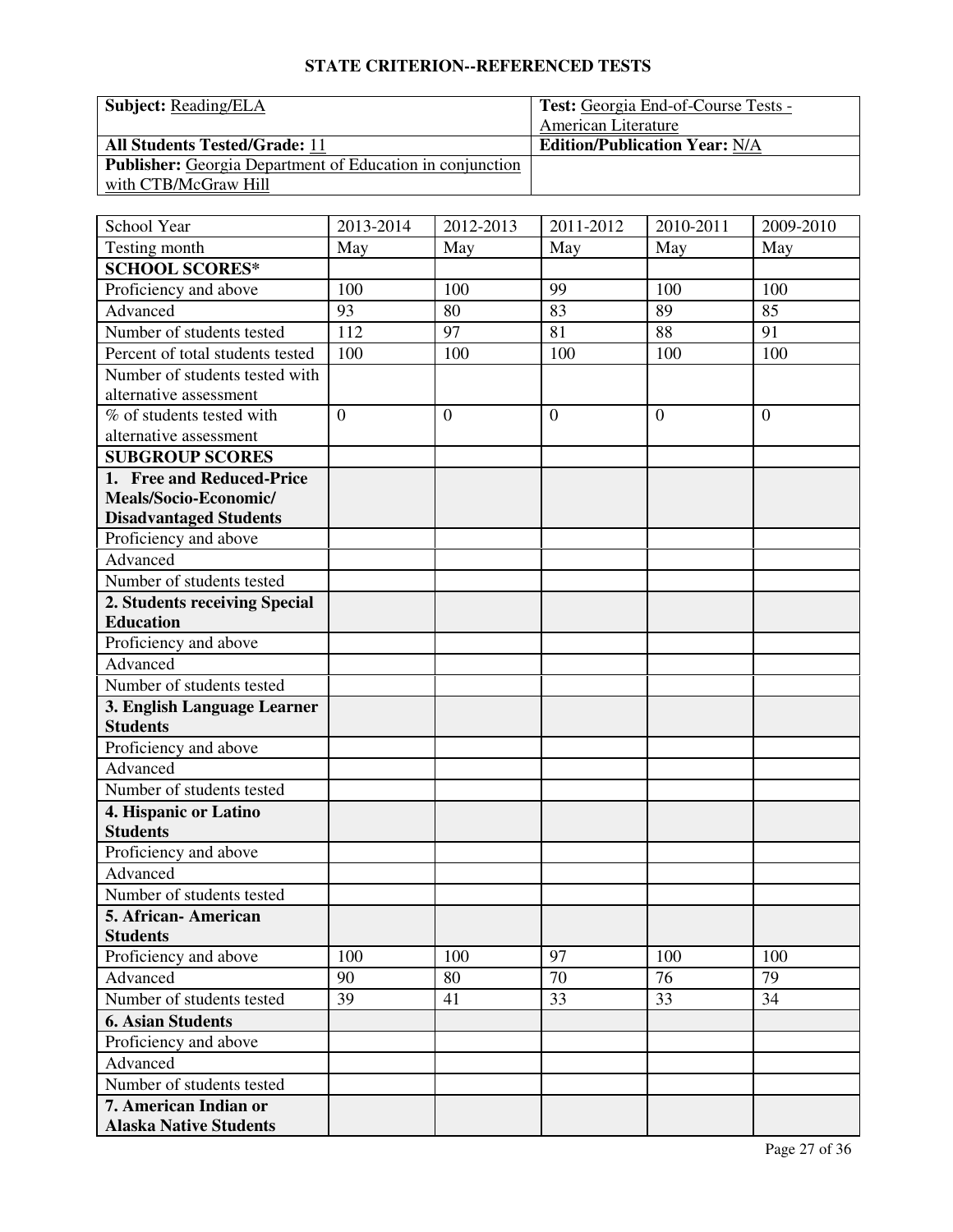| School Year                      | 2013-2014 | 2012-2013 | 2011-2012 | 2010-2011 | 2009-2010 |
|----------------------------------|-----------|-----------|-----------|-----------|-----------|
| Proficiency and above            |           |           |           |           |           |
| Advanced                         |           |           |           |           |           |
| Number of students tested        |           |           |           |           |           |
| 8. Native Hawaiian or other      |           |           |           |           |           |
| <b>Pacific Islander Students</b> |           |           |           |           |           |
| Proficiency and above            |           |           |           |           |           |
| Advanced                         |           |           |           |           |           |
| Number of students tested        |           |           |           |           |           |
| 9. White Students                |           |           |           |           |           |
| Proficiency and above            | 100       | 100       | 100       | 100       | 100       |
| Advanced                         | 98        | 80        | 94        | 97        | 86        |
| Number of students tested        | 50        | 41        | 36        | 37        | 42        |
| 10. Two or More Races            |           |           |           |           |           |
| identified Students              |           |           |           |           |           |
| Proficiency and above            |           |           |           |           |           |
| Advanced                         |           |           |           |           |           |
| Number of students tested        |           |           |           |           |           |
| 11. Other 1: Other 1             |           |           |           |           |           |
| Proficiency and above            |           |           |           |           |           |
| Advanced                         |           |           |           |           |           |
| Number of students tested        |           |           |           |           |           |
| 12. Other 2: Other 2             |           |           |           |           |           |
| Proficiency and above            |           |           |           |           |           |
| Advanced                         |           |           |           |           |           |
| Number of students tested        |           |           |           |           |           |
| 13. Other 3: Other 3             |           |           |           |           |           |
| Proficiency and above            |           |           |           |           |           |
| Advanced                         |           |           |           |           |           |
| Number of students tested        |           |           |           |           |           |

**NOTES:**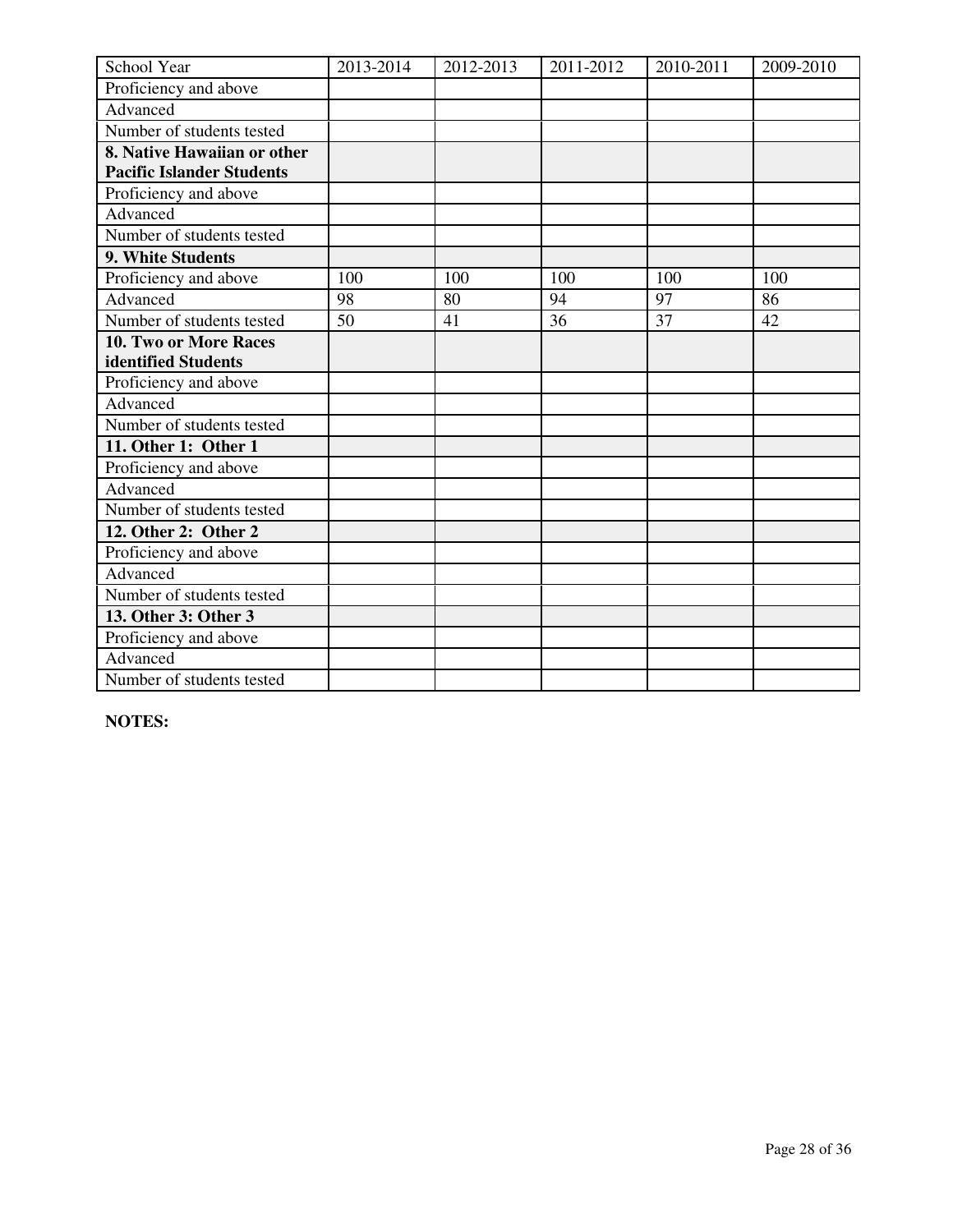| <b>Subject:</b> Reading/ELA                                      | <b>Test:</b> Georgia Criterion-Referenced |
|------------------------------------------------------------------|-------------------------------------------|
|                                                                  | <b>Competency Tests</b>                   |
| <b>All Students Tested/Grade: 6</b>                              | <b>Edition/Publication Year: N/A</b>      |
| <b>Publisher:</b> Georgia Department of Education in conjunction |                                           |
| with CTB/McGraw-Hill                                             |                                           |

| School Year                                           | 2013-2014 | 2012-2013    | 2011-2012      | 2010-2011      | 2009-2010    |
|-------------------------------------------------------|-----------|--------------|----------------|----------------|--------------|
| Testing month                                         | Apr       | Apr          | Apr            | Apr            | Apr          |
| <b>SCHOOL SCORES*</b>                                 |           |              |                |                |              |
| Proficiency and above                                 | 100       | 100          | 100            | 100            | 100          |
| Advanced                                              | 90        | 89           | 87             | 91             | 78           |
| Number of students tested                             | 125       | 130          | 123            | 122            | 115          |
| Percent of total students tested                      | 100       | 100          | 100            | 100            | 100          |
| Number of students tested with                        |           |              |                |                |              |
| alternative assessment                                |           |              |                |                |              |
| % of students tested with                             | $\theta$  | $\mathbf{0}$ | $\overline{0}$ | $\overline{0}$ | $\mathbf{0}$ |
| alternative assessment                                |           |              |                |                |              |
| <b>SUBGROUP SCORES</b>                                |           |              |                |                |              |
| 1. Free and Reduced-Price                             |           |              |                |                |              |
| Meals/Socio-Economic/                                 |           |              |                |                |              |
| <b>Disadvantaged Students</b>                         |           |              |                |                |              |
| Proficiency and above                                 |           |              |                |                |              |
| Advanced                                              |           |              |                |                |              |
| Number of students tested                             |           |              |                |                |              |
| 2. Students receiving Special                         |           |              |                |                |              |
| <b>Education</b>                                      |           |              |                |                |              |
| Proficiency and above                                 |           |              |                |                |              |
| Advanced                                              |           |              |                |                |              |
| Number of students tested                             |           |              |                |                |              |
| 3. English Language Learner                           |           |              |                |                |              |
| <b>Students</b>                                       |           |              |                |                |              |
| Proficiency and above                                 |           |              |                |                |              |
| Advanced                                              |           |              |                |                |              |
| Number of students tested                             |           |              |                |                |              |
| 4. Hispanic or Latino                                 |           |              |                |                |              |
| <b>Students</b>                                       |           |              |                |                |              |
| Proficiency and above                                 |           |              |                |                |              |
| Advanced                                              |           |              |                |                |              |
| Number of students tested                             |           |              |                |                |              |
| 5. African-American<br><b>Students</b>                |           |              |                |                |              |
| Proficiency and above                                 | 100       | 100          | 100            | 100            | 100          |
| Advanced                                              | 90        | 82           | 80             | 88             | 73           |
|                                                       |           |              |                |                |              |
| Number of students tested<br><b>6. Asian Students</b> | 58        | 62           | 55             | 56             | 48           |
|                                                       |           |              |                |                |              |
| Proficiency and above                                 |           |              |                |                |              |
| Advanced                                              |           |              |                |                |              |
| Number of students tested                             |           |              |                |                |              |
| 7. American Indian or                                 |           |              |                |                |              |
| <b>Alaska Native Students</b>                         |           |              |                |                |              |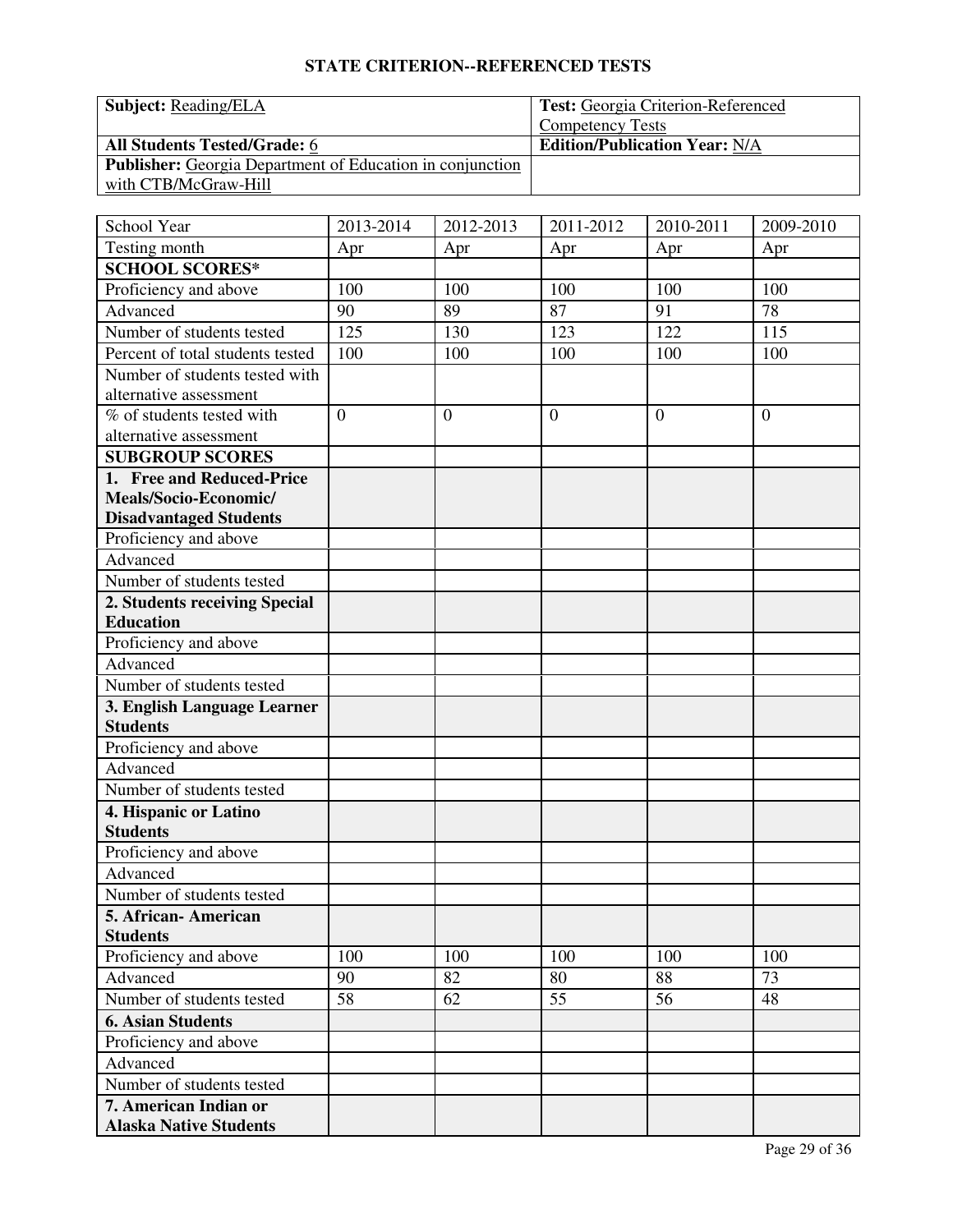| School Year                      | 2013-2014       | 2012-2013 | 2011-2012       | 2010-2011       | 2009-2010 |
|----------------------------------|-----------------|-----------|-----------------|-----------------|-----------|
| Proficiency and above            |                 |           |                 |                 |           |
| Advanced                         |                 |           |                 |                 |           |
| Number of students tested        |                 |           |                 |                 |           |
| 8. Native Hawaiian or other      |                 |           |                 |                 |           |
| <b>Pacific Islander Students</b> |                 |           |                 |                 |           |
| Proficiency and above            |                 |           |                 |                 |           |
| Advanced                         |                 |           |                 |                 |           |
| Number of students tested        |                 |           |                 |                 |           |
| 9. White Students                |                 |           |                 |                 |           |
| Proficiency and above            | 100             | 100       | 100             | 100             | 100       |
| Advanced                         | 91              | 96        | 91              | 93              | 81        |
| Number of students tested        | $\overline{54}$ | 55        | $\overline{57}$ | $\overline{57}$ | 47        |
| <b>10. Two or More Races</b>     |                 |           |                 |                 |           |
| identified Students              |                 |           |                 |                 |           |
| Proficiency and above            |                 |           |                 |                 |           |
| Advanced                         |                 |           |                 |                 |           |
| Number of students tested        |                 |           |                 |                 |           |
| 11. Other 1: Other 1             |                 |           |                 |                 |           |
| Proficiency and above            |                 |           |                 |                 |           |
| Advanced                         |                 |           |                 |                 |           |
| Number of students tested        |                 |           |                 |                 |           |
| 12. Other 2: Other 2             |                 |           |                 |                 |           |
| Proficiency and above            |                 |           |                 |                 |           |
| Advanced                         |                 |           |                 |                 |           |
| Number of students tested        |                 |           |                 |                 |           |
| 13. Other 3: Other 3             |                 |           |                 |                 |           |
| Proficiency and above            |                 |           |                 |                 |           |
| Advanced                         |                 |           |                 |                 |           |
| Number of students tested        |                 |           |                 |                 |           |

**NOTES:**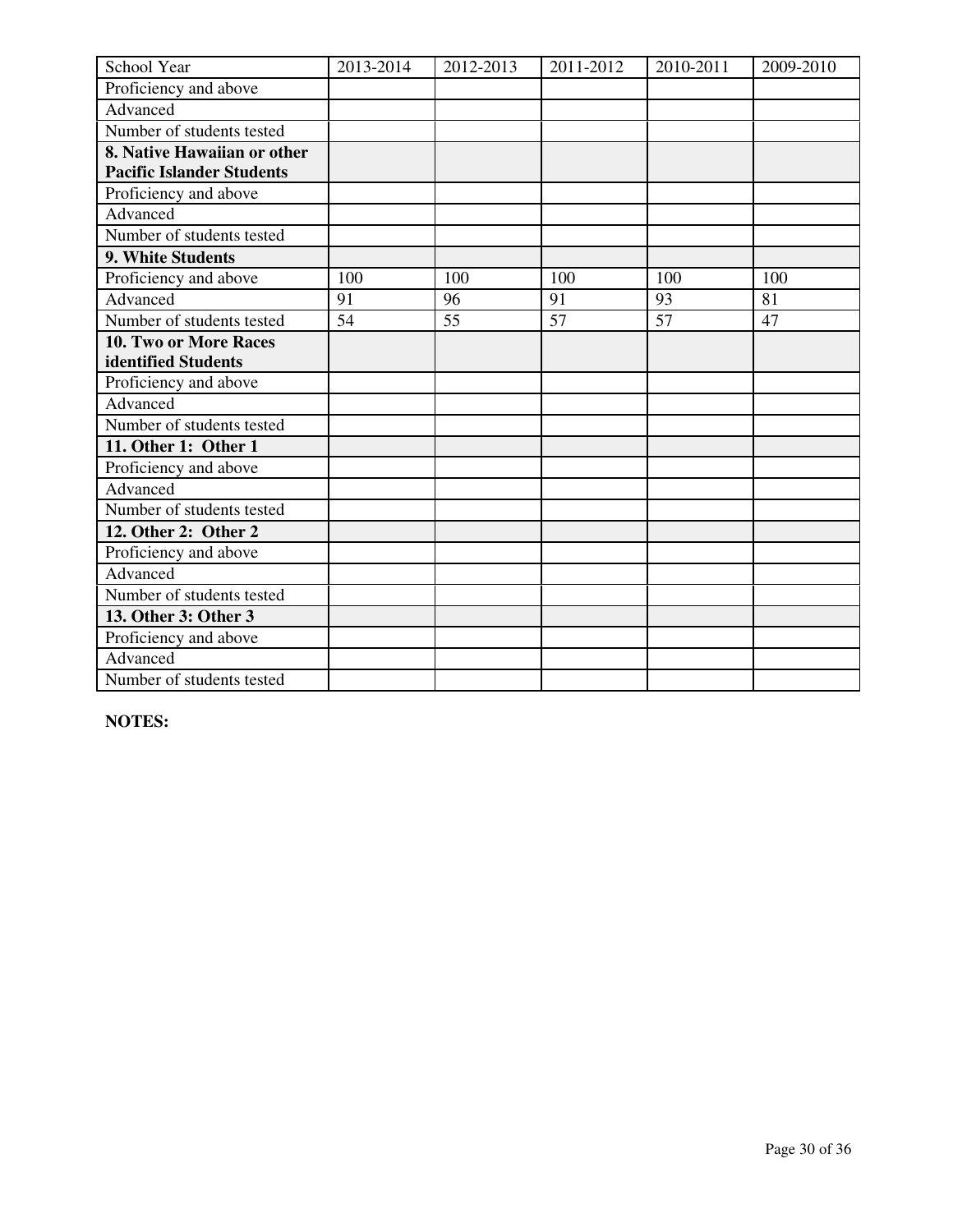| <b>Subject:</b> Reading/ELA                                      | <b>Test:</b> Georgia Criterion-Referenced |
|------------------------------------------------------------------|-------------------------------------------|
|                                                                  | <b>Competency Tests</b>                   |
| <b>All Students Tested/Grade: 7</b>                              | <b>Edition/Publication Year: N/A</b>      |
| <b>Publisher:</b> Georgia Department of Education in conjunction |                                           |
| with CTB/McGraw-Hill                                             |                                           |

| School Year                      | 2013-2014 | 2012-2013    | 2011-2012      | 2010-2011      | 2009-2010    |
|----------------------------------|-----------|--------------|----------------|----------------|--------------|
| Testing month                    | Apr       | Apr          | Apr            | Apr            | Apr          |
| <b>SCHOOL SCORES*</b>            |           |              |                |                |              |
| Proficiency and above            | 100       | 100          | 100            | 100            | 100          |
| Advanced                         | 85        | 81           | 83             | 71             | 73           |
| Number of students tested        | 117       | 126          | 123            | 108            | 109          |
| Percent of total students tested | 100       | 100          | 100            | 100            | 100          |
| Number of students tested with   |           |              |                |                |              |
| alternative assessment           |           |              |                |                |              |
| % of students tested with        | $\theta$  | $\mathbf{0}$ | $\overline{0}$ | $\overline{0}$ | $\mathbf{0}$ |
| alternative assessment           |           |              |                |                |              |
| <b>SUBGROUP SCORES</b>           |           |              |                |                |              |
| 1. Free and Reduced-Price        |           |              |                |                |              |
| Meals/Socio-Economic/            |           |              |                |                |              |
| <b>Disadvantaged Students</b>    |           |              |                |                |              |
| Proficiency and above            |           |              |                |                |              |
| Advanced                         |           |              |                |                |              |
| Number of students tested        |           |              |                |                |              |
| 2. Students receiving Special    |           |              |                |                |              |
| <b>Education</b>                 |           |              |                |                |              |
| Proficiency and above            |           |              |                |                |              |
| Advanced                         |           |              |                |                |              |
| Number of students tested        |           |              |                |                |              |
| 3. English Language Learner      |           |              |                |                |              |
| <b>Students</b>                  |           |              |                |                |              |
| Proficiency and above            |           |              |                |                |              |
| Advanced                         |           |              |                |                |              |
| Number of students tested        |           |              |                |                |              |
| 4. Hispanic or Latino            |           |              |                |                |              |
| <b>Students</b>                  |           |              |                |                |              |
| Proficiency and above            |           |              |                |                |              |
| Advanced                         |           |              |                |                |              |
| Number of students tested        |           |              |                |                |              |
| 5. African-American              |           |              |                |                |              |
| <b>Students</b>                  |           |              |                |                |              |
| Proficiency and above            | 100       | 100          | 100            | 100            | 100          |
| Advanced                         | 78        | 81           | 84             | 58             | 55           |
| Number of students tested        | 54        | 54           | 51             | 48             | 40           |
| <b>6. Asian Students</b>         |           |              |                |                |              |
| Proficiency and above            |           |              |                |                |              |
| Advanced                         |           |              |                |                |              |
| Number of students tested        |           |              |                |                |              |
| 7. American Indian or            |           |              |                |                |              |
| <b>Alaska Native Students</b>    |           |              |                |                |              |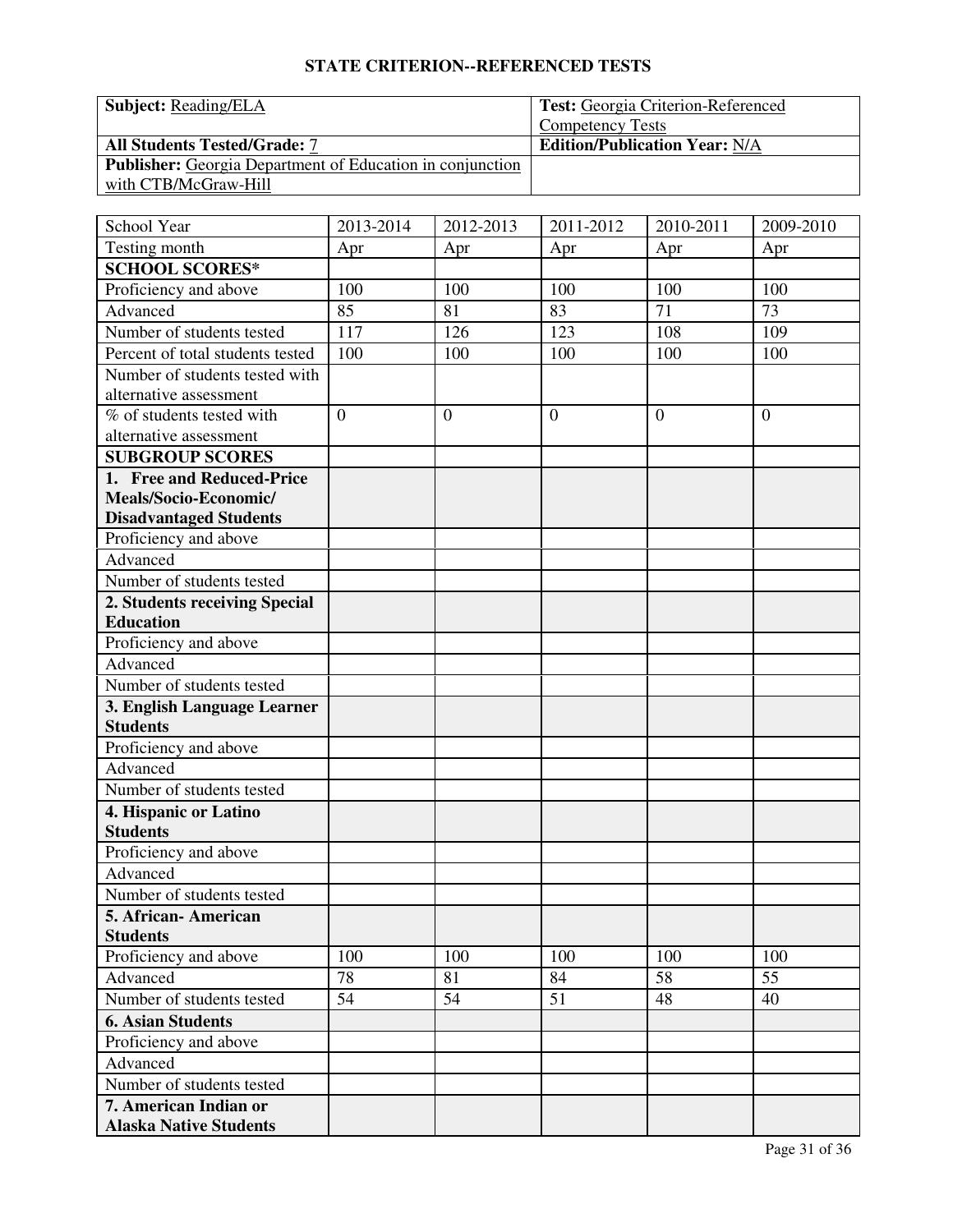| School Year                      | 2013-2014 | 2012-2013 | 2011-2012 | 2010-2011 | 2009-2010 |
|----------------------------------|-----------|-----------|-----------|-----------|-----------|
| Proficiency and above            |           |           |           |           |           |
| Advanced                         |           |           |           |           |           |
| Number of students tested        |           |           |           |           |           |
| 8. Native Hawaiian or other      |           |           |           |           |           |
| <b>Pacific Islander Students</b> |           |           |           |           |           |
| Proficiency and above            |           |           |           |           |           |
| Advanced                         |           |           |           |           |           |
| Number of students tested        |           |           |           |           |           |
| 9. White Students                |           |           |           |           |           |
| Proficiency and above            | 100       | 100       | 100       | 100       | 100       |
| Advanced                         | 92        | 77        | 81        | 84        | 87        |
| Number of students tested        | 53        | 56        | 59        | 44        | 47        |
| 10. Two or More Races            |           |           |           |           |           |
| identified Students              |           |           |           |           |           |
| Proficiency and above            |           |           |           | 100       | 100       |
| Advanced                         |           |           |           | 82        | 64        |
| Number of students tested        |           |           |           | 11        | 11        |
| 11. Other 1: Other 1             |           |           |           |           |           |
| Proficiency and above            |           |           |           |           |           |
| Advanced                         |           |           |           |           |           |
| Number of students tested        |           |           |           |           |           |
| 12. Other 2: Other 2             |           |           |           |           |           |
| Proficiency and above            |           |           |           |           |           |
| Advanced                         |           |           |           |           |           |
| Number of students tested        |           |           |           |           |           |
| 13. Other 3: Other 3             |           |           |           |           |           |
| Proficiency and above            |           |           |           |           |           |
| Advanced                         |           |           |           |           |           |
| Number of students tested        |           |           |           |           |           |

**NOTES:** Only during the 2009-2010 and 2010-2011 school years was the multi-racial subgroup large enough to be statistically significant (more than 10% of the total grade population). Therefore, no data is available during the 2011-2012, 2012-12013 or 2013-2014 school years.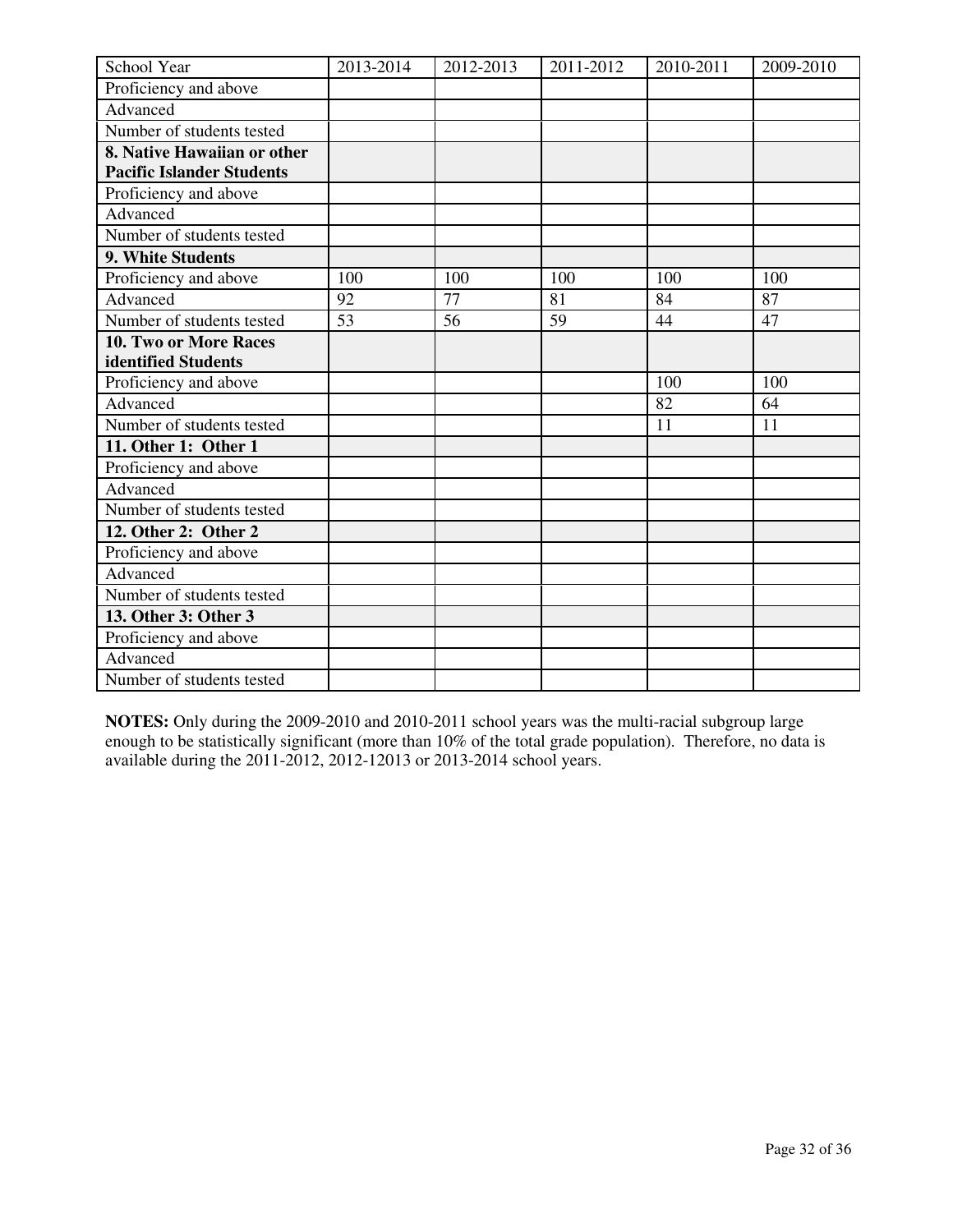| <b>Subject:</b> Reading/ELA                                      | <b>Test:</b> Georgia Criterion-Referenced |
|------------------------------------------------------------------|-------------------------------------------|
|                                                                  | <b>Competency Tests</b>                   |
| <b>All Students Tested/Grade: 8</b>                              | <b>Edition/Publication Year: N/A</b>      |
| <b>Publisher:</b> Georgia Department of Education in conjunction |                                           |
| with CTB/McGraw-Hill                                             |                                           |

| School Year                      | 2013-2014 | 2012-2013      | 2011-2012      | 2010-2011      | $2009 - 2010$  |
|----------------------------------|-----------|----------------|----------------|----------------|----------------|
| Testing month                    | Apr       | Apr            | Apr            | Apr            | Apr            |
| <b>SCHOOL SCORES*</b>            |           |                |                |                |                |
| Proficiency and above            | 100       | 100            | 100            | 100            | 100            |
| Advanced                         | 95        | 93             | 83             | 83             | 69             |
| Number of students tested        | 110       | 126            | 109            | 111            | 96             |
| Percent of total students tested | 100       | 100            | 100            | 100            | 100            |
| Number of students tested with   |           |                |                |                |                |
| alternative assessment           |           |                |                |                |                |
| % of students tested with        | $\theta$  | $\overline{0}$ | $\overline{0}$ | $\overline{0}$ | $\overline{0}$ |
| alternative assessment           |           |                |                |                |                |
| <b>SUBGROUP SCORES</b>           |           |                |                |                |                |
| 1. Free and Reduced-Price        |           |                |                |                |                |
| Meals/Socio-Economic/            |           |                |                |                |                |
| <b>Disadvantaged Students</b>    |           |                |                |                |                |
| Proficiency and above            |           |                |                |                |                |
| Advanced                         |           |                |                |                |                |
| Number of students tested        |           |                |                |                |                |
| 2. Students receiving Special    |           |                |                |                |                |
| <b>Education</b>                 |           |                |                |                |                |
| Proficiency and above            |           |                |                |                |                |
| Advanced                         |           |                |                |                |                |
| Number of students tested        |           |                |                |                |                |
| 3. English Language Learner      |           |                |                |                |                |
| <b>Students</b>                  |           |                |                |                |                |
| Proficiency and above            |           |                |                |                |                |
| Advanced                         |           |                |                |                |                |
| Number of students tested        |           |                |                |                |                |
| 4. Hispanic or Latino            |           |                |                |                |                |
| <b>Students</b>                  |           |                |                |                |                |
| Proficiency and above            |           |                |                |                |                |
| Advanced                         |           |                |                |                |                |
| Number of students tested        |           |                |                |                |                |
| 5. African-American              |           |                |                |                |                |
| <b>Students</b>                  |           |                |                |                |                |
| Proficiency and above            | 100       | 100            | 100            | 100            | 100            |
| Advanced                         | 88        | 93             | 83             | 76             | 55             |
| Number of students tested        | 41        | 54             | 47             | 42             | 42             |
| <b>6. Asian Students</b>         |           |                |                |                |                |
| Proficiency and above            |           |                |                |                |                |
| Advanced                         |           |                |                |                |                |
| Number of students tested        |           |                |                |                |                |
| 7. American Indian or            |           |                |                |                |                |
| <b>Alaska Native Students</b>    |           |                |                |                |                |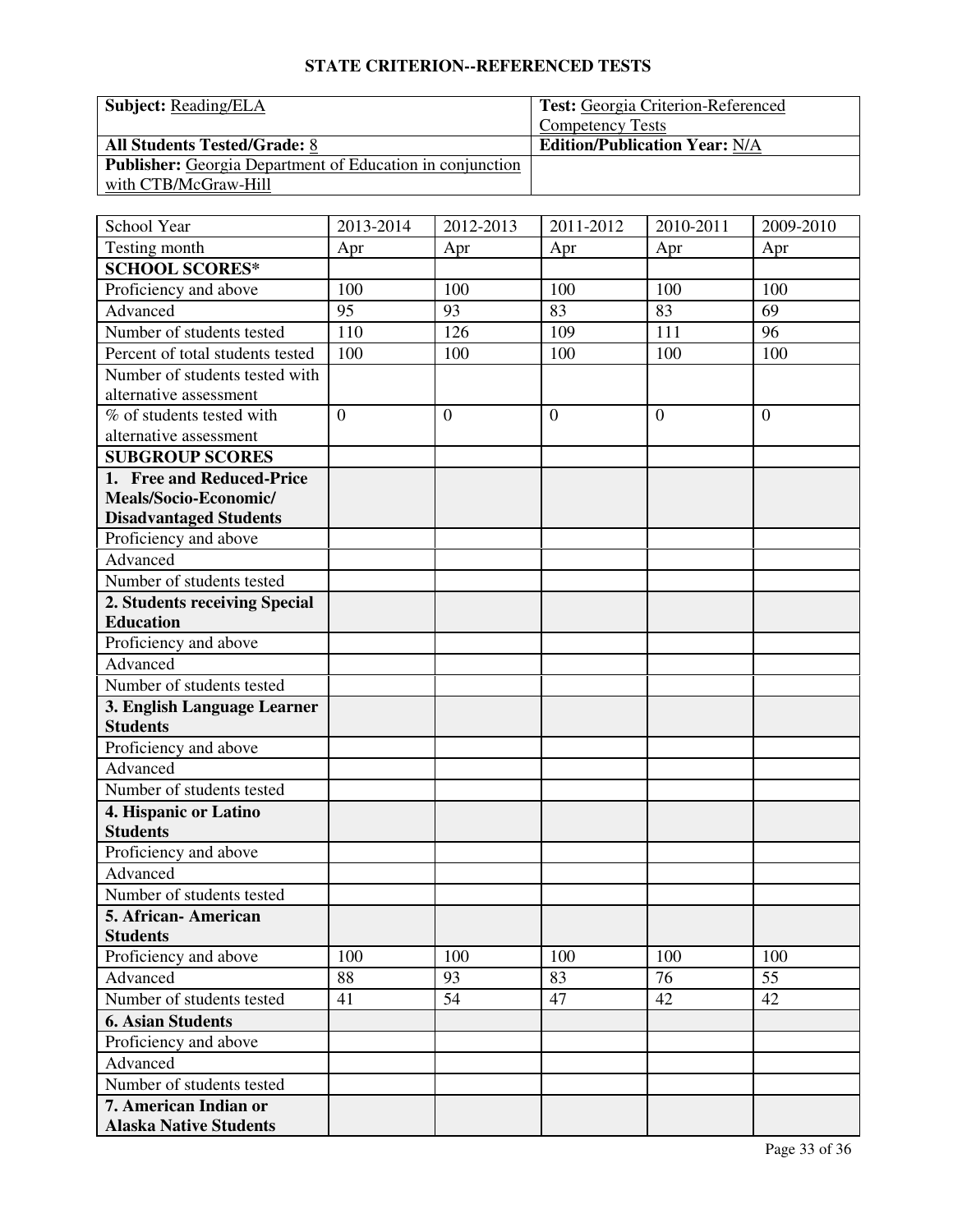| School Year                      | 2013-2014 | 2012-2013 | 2011-2012 | 2010-2011 | 2009-2010 |
|----------------------------------|-----------|-----------|-----------|-----------|-----------|
| Proficiency and above            |           |           |           |           |           |
| Advanced                         |           |           |           |           |           |
| Number of students tested        |           |           |           |           |           |
| 8. Native Hawaiian or other      |           |           |           |           |           |
| <b>Pacific Islander Students</b> |           |           |           |           |           |
| Proficiency and above            |           |           |           |           |           |
| Advanced                         |           |           |           |           |           |
| Number of students tested        |           |           |           |           |           |
| 9. White Students                |           |           |           |           |           |
| Proficiency and above            | 100       | 100       | 100       | 100       | 100       |
| Advanced                         | 98        | 93        | 89        | 86        | 83        |
| Number of students tested        | 55        | 58        | 47        | 50        | 40        |
| 10. Two or More Races            |           |           |           |           |           |
| identified Students              |           |           |           |           |           |
| Proficiency and above            |           |           |           |           |           |
| Advanced                         |           |           |           |           |           |
| Number of students tested        |           |           |           |           |           |
| 11. Other 1: Other 1             |           |           |           |           |           |
| Proficiency and above            |           |           |           |           |           |
| Advanced                         |           |           |           |           |           |
| Number of students tested        |           |           |           |           |           |
| 12. Other 2: Other 2             |           |           |           |           |           |
| Proficiency and above            |           |           |           |           |           |
| Advanced                         |           |           |           |           |           |
| Number of students tested        |           |           |           |           |           |
| 13. Other 3: Other 3             |           |           |           |           |           |
| Proficiency and above            |           |           |           |           |           |
| Advanced                         |           |           |           |           |           |
| Number of students tested        |           |           |           |           |           |

**NOTES:**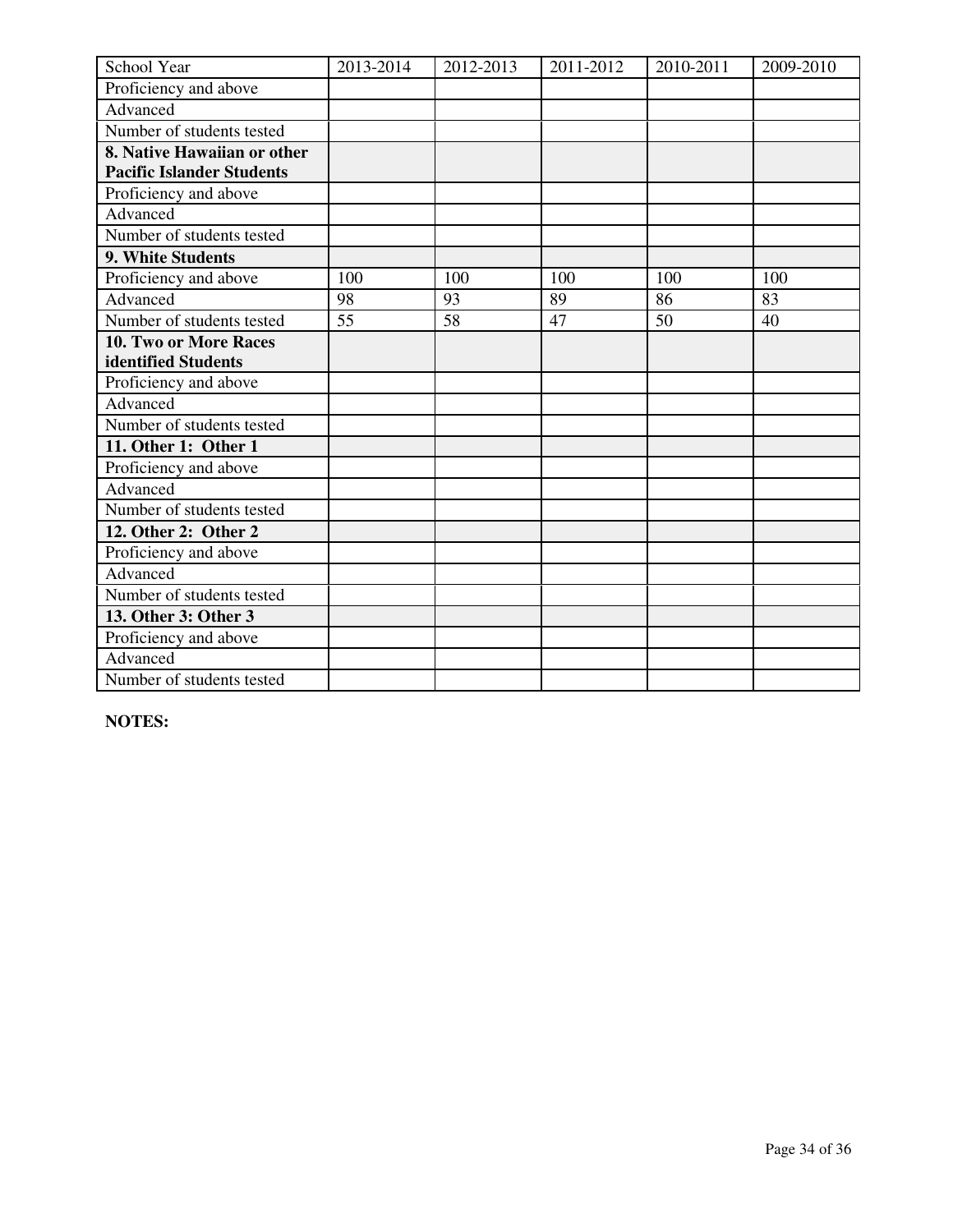| <b>Subject:</b> Reading/ELA                                      | Test: Georgia End-Of-Course Tests - 9th |  |  |
|------------------------------------------------------------------|-----------------------------------------|--|--|
|                                                                  | Grade Literature                        |  |  |
| <b>All Students Tested/Grade: 9</b>                              | <b>Edition/Publication Year: N/A</b>    |  |  |
| <b>Publisher:</b> Georgia Department of Education in conjunction |                                         |  |  |
| with CTB/McGraw Hill                                             |                                         |  |  |

| School Year                      | 2013-2014      | 2012-2013        | $\overline{2011}$ -2012 | 2010-2011      | 2009-2010    |
|----------------------------------|----------------|------------------|-------------------------|----------------|--------------|
| Testing month                    | May            | May              | May                     | May            | May          |
| <b>SCHOOL SCORES*</b>            |                |                  |                         |                |              |
| Proficiency and above            | 100            | 100              | 100                     | 100            | 100          |
| Advanced                         | 94             | 94               | 90                      | 90             | 83           |
| Number of students tested        | 117            | 107              | 115                     | 99             | 87           |
| Percent of total students tested | 100            | 100              | 100                     | 100            | 100          |
| Number of students tested with   |                |                  |                         |                |              |
| alternative assessment           |                |                  |                         |                |              |
| % of students tested with        | $\overline{0}$ | $\boldsymbol{0}$ | $\overline{0}$          | $\overline{0}$ | $\mathbf{0}$ |
| alternative assessment           |                |                  |                         |                |              |
| <b>SUBGROUP SCORES</b>           |                |                  |                         |                |              |
| 1. Free and Reduced-Price        |                |                  |                         |                |              |
| Meals/Socio-Economic/            |                |                  |                         |                |              |
| <b>Disadvantaged Students</b>    |                |                  |                         |                |              |
| Proficiency and above            |                |                  |                         |                |              |
| Advanced                         |                |                  |                         |                |              |
| Number of students tested        |                |                  |                         |                |              |
| 2. Students receiving Special    |                |                  |                         |                |              |
| <b>Education</b>                 |                |                  |                         |                |              |
| Proficiency and above            |                |                  |                         |                |              |
| Advanced                         |                |                  |                         |                |              |
| Number of students tested        |                |                  |                         |                |              |
| 3. English Language Learner      |                |                  |                         |                |              |
| <b>Students</b>                  |                |                  |                         |                |              |
| Proficiency and above            |                |                  |                         |                |              |
| Advanced                         |                |                  |                         |                |              |
| Number of students tested        |                |                  |                         |                |              |
| 4. Hispanic or Latino            |                |                  |                         |                |              |
| <b>Students</b>                  |                |                  |                         |                |              |
| Proficiency and above            |                |                  |                         |                |              |
| Advanced                         |                |                  |                         |                |              |
| Number of students tested        |                |                  |                         |                |              |
| 5. African-American              |                |                  |                         |                |              |
| <b>Students</b>                  |                |                  |                         |                |              |
| Proficiency and above            | 100            | 100              | 100                     | 100            | 100          |
| Advanced                         | 98             | 94               | 85                      | 91             | 62           |
| Number of students tested        | 51             | 47               | 40                      | 43             | 34           |
| <b>6. Asian Students</b>         |                |                  |                         |                |              |
| Proficiency and above            |                |                  |                         |                |              |
| Advanced                         |                |                  |                         |                |              |
| Number of students tested        |                |                  |                         |                |              |
| 7. American Indian or            |                |                  |                         |                |              |
| <b>Alaska Native Students</b>    |                |                  |                         |                |              |